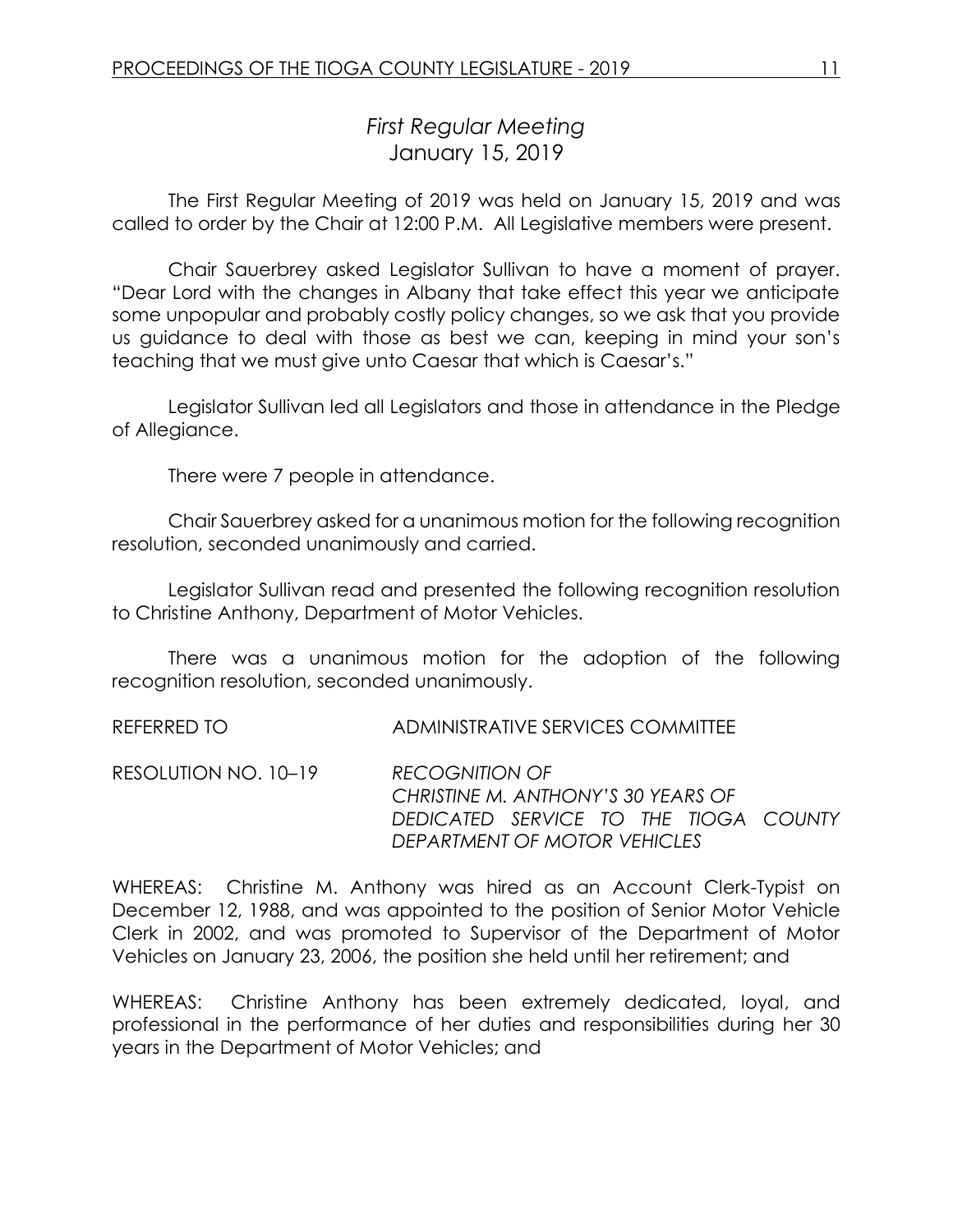WHEREAS: Christine has earned the respect of the County Clerk, Deputy County Clerk, colleagues, and peers throughout Tioga County; and

WHEREAS: Christine Anthony retired on January 4, 2019; now therefore be it

RESOLVED: That the Tioga County Legislature, on its own behalf, as well as on behalf of the citizens of Tioga County, express sincere gratitude to Christine M. Anthony for her 30 years of dedicated and loyal service to the residents of Tioga County; and be it further

RESOLVED: That this resolution be spread upon the minutes of this meeting and a certified copy be presented to this outstanding employee, Christine M. Anthony.

# ROLL CALL VOTE

Unanimously Yes – Legislators Sullivan, Weston, Balliet, Hollenbeck, Monell, Mullen, Sauerbrey, Roberts and Standinger.

No – None.

Absent – None.

RESOLUTION ADOPTED UNANIMOUSLY.

Legislator Sullivan spoke. "I want to congratulate you on your retirement. My first year on the Legislature the DMV was still at their location in the Plaza and the Legislature had been toying for several years with moving it back or keeping it there, or what should we do. That was the first time that I met with Chris because I was on the committee with Dale and Mr. Woodburn at the time and Chris to work through the best options, and I know it was tough for your staff to move back again because that was a great big area. Even though Chris really liked it there she understood what we were trying to achieve and Chris was very helpful to me in learning about the DMV as well as in saving the County quite a bit of money at the time. Since then I had a need a few years back with a DMV issue that I was dealing with and I called Chris directly and she walked me through everything that I needed as it was not anything I was familiar with and I was very grateful for that. Thank you and God bless you."

Suellen Griffin, Deputy County Clerk spoke. "Good afternoon Legislators, Andrea is at a County Clerk's Conference and could not be here, but she wanted to make sure to recognize Christine for her service and congratulate her on her retirement. Chris has been a valuable and dedicated employee of Tioga County since 1988. She started out as an Account Clerk Typist working her way up to Senior Motor Vehicle Clerk and ultimately became the Motor Vehicle Department Supervisor, a position she has held just shy of 13 years. She is knowledgeable,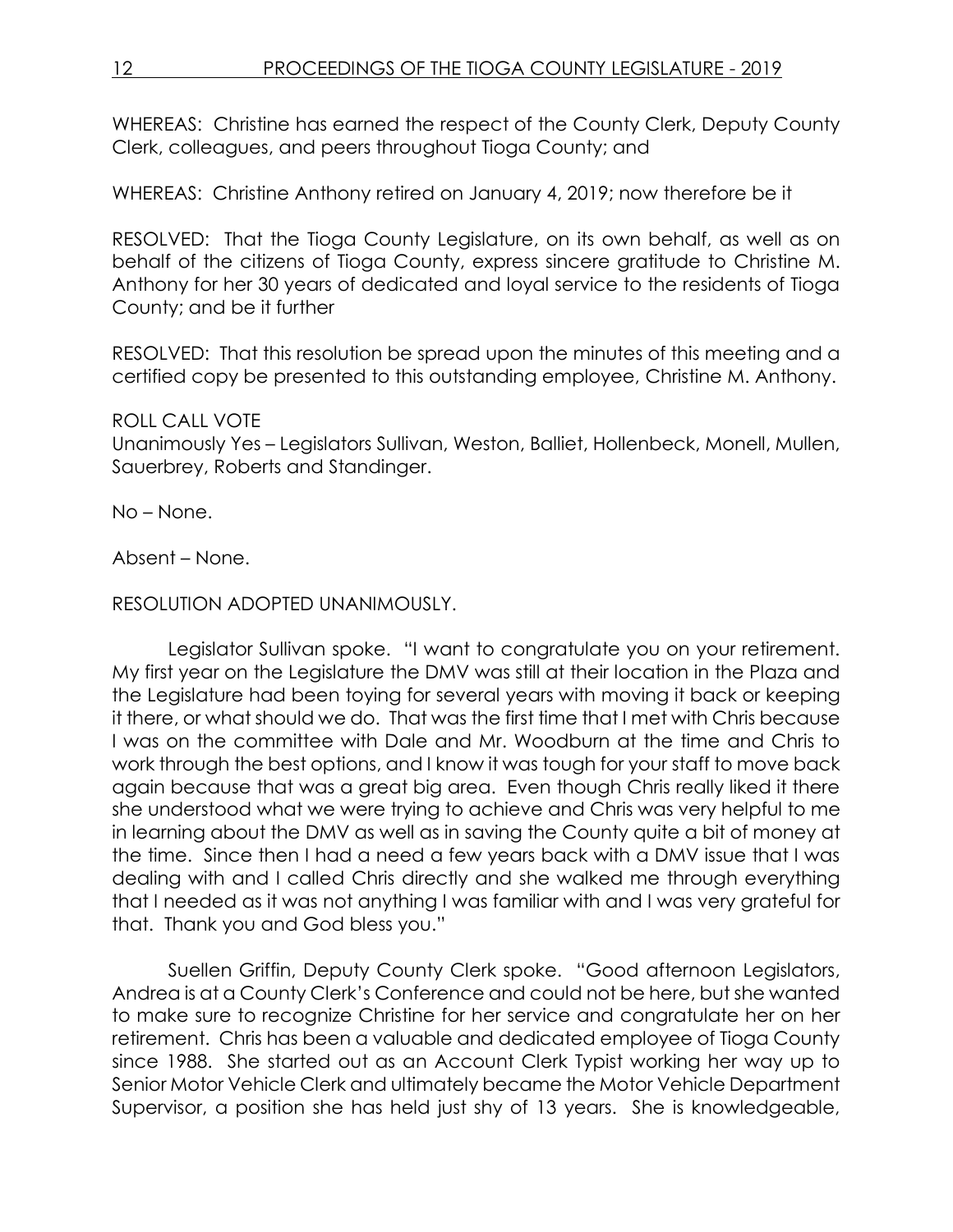professional, and has always made customer service her first priority. Chris you will be missed, but we wish you all the best in your retirement and thank you for your 30 years of service."

Chris Anthony spoke. "When I first came into this building I was not an employee and I was coming into Employment and Training just to get like a little typing experience, I was thinking about going back out into the working environment and the day I sat there they came in and they said we have a job for you and I was not really looking, and they said we have a part-time opening at the Clerk's and we have a full-time opening at the DMV. Of course, I did not want to work at the DMV, it had a bad history, so I interviewed for the Clerk and they said no, we really want you at the DMV and here I am. That was Charles Blackman who talked me into coming here and I really enjoyed my 30 years here."

Chair Sauerbrey spoke. "I will have to share that on Christine's last day I was reminded that this was Christine's last day so I went down two times to speak with her personally and wish her well. Both times she was busy working at the counter and she worked right up to the very end. I am like well good luck. We wish you well."

Chair Sauerbrey noted the following Proclamation on National Radon Action Month.

#### *County of Tioga EXECUTIVE PROCLAMATION*

WHEREAS: Radon is the leading cause of lung cancer deaths among nonsmokers in America and claims the lives of about 21,000 Americans each year; and

WHEREAS: You can't see, smell or taste radon, but it could be present at a dangerous level in your home; and

WHEREAS: Homes tested to date in Tioga County show 57% have elevated levels above 4 pCi/ℓ in the basement and 36% on the first floor; and

WHEREAS: Radon is constantly being generated by the radium in rocks, soil, water and materials derived from rocks and soils, such as certain building materials; and

WHEREAS: The Environmental Protection Agency (EPA) and the U.S. Surgeon General urge all Americans to protect their health by testing their homes, schools and other buildings for radon; and

WHEREAS: Exposure to radon is a preventable health risk and testing radon levels in your home can help prevent unnecessary exposure; and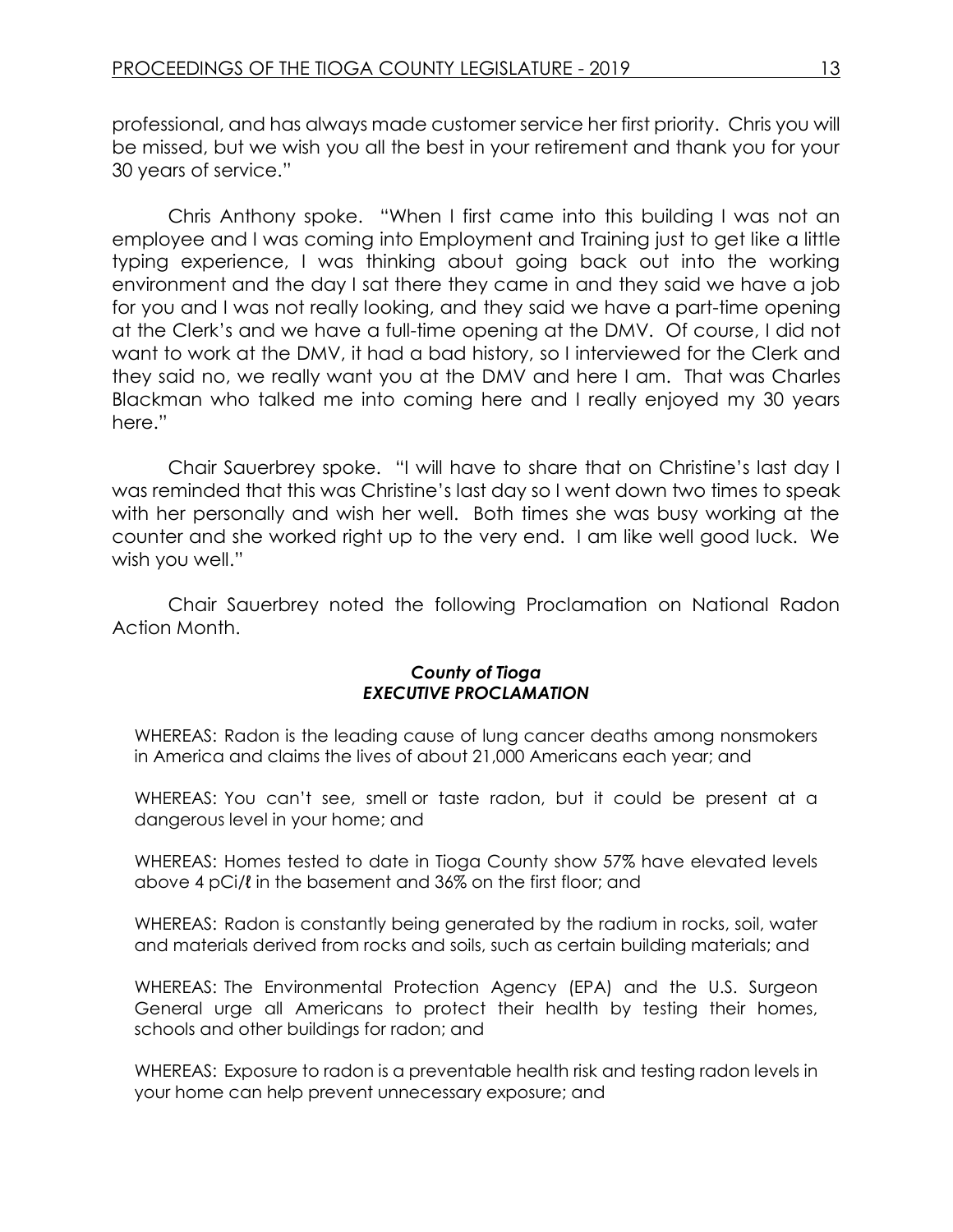WHEREAS: Radon can get into buildings by cracks in solid floors and walls, construction joints, gaps in suspended floors, gaps around service pipes, cavities inside walls or the water supply; and

WHEREAS: For more information on radon, call the New York State Department of Health at 518-402-7556 or email [radon@health.ny.gov.](mailto:radon@health.ny.gov); therefore

The TIOGA COUNTY LEGISLATURE, County of Tioga, does hereby proclaim the month of January 2019 as:

#### NATIONAL RADON ACTION MONTH

and urges all residents to take steps to educate themselves, their families, and the community about the importance of radon testing.

There was no privilege of the floor.

Legislator Sullivan made a motion to approve the minutes of December 11, 2018, seconded by Legislator Weston and carried.

Chair Sauerbrey made the following appointment to the Cornell Cooperative Extension Board:

Legislator William Standinger – 1/1/19-12/31/19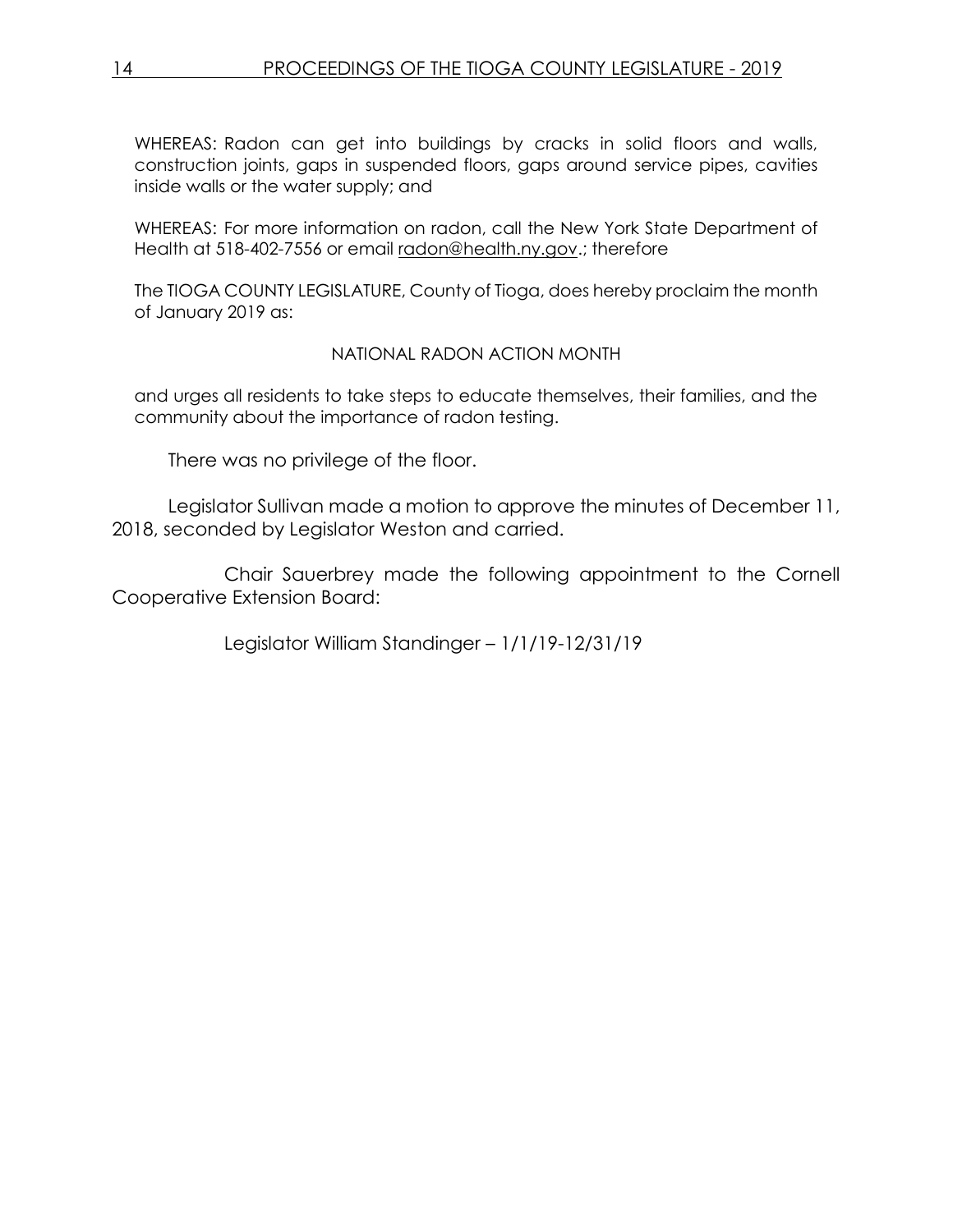Chair Sauerbrey announced the following Standing Committees for 2019:

# *STANDING COMMITTEES OF THE COUNTY LEGISLATURE OF THE COUNTY OF TIOGA FOR 2019*

|                                                                                   | Chairman          |                   |            |                |
|-----------------------------------------------------------------------------------|-------------------|-------------------|------------|----------------|
| 1. County Clerk,<br><b>Historian, Real Property</b><br><b>Veterans/Elections,</b> | <b>Balliet</b>    | Mullen            | Standinger | Sullivan       |
| 2. Economic Development/<br><b>Planning/Tourism/</b><br><b>Agriculture</b>        | Weston            | <b>Hollenbeck</b> | Mullen     | <b>Roberts</b> |
| 3. Finance/Legal & Safety                                                         | <b>Monell</b>     | All Legislators   |            |                |
| 4. Information Technology                                                         | <b>Sullivan</b>   | <b>Balliet</b>    | Monell     | <b>Roberts</b> |
| 5. Legislative<br>Worksessions/Legislative support                                | Sauerbrey         | All Legislators   |            |                |
| 6. Health & Human Services                                                        | <b>Standinger</b> | Monell            | Mullen     | Sullivan       |
| 7. Public Safety/ Probation & DWI                                                 | Mullen            | <b>Hollenbeck</b> | Standinger | Weston         |
| <b>8. Public Works/ Capital Projects</b>                                          | <b>Roberts</b>    | <b>Balliet</b>    | Standinger | Weston         |
| 9. Personnel/ADA                                                                  | <b>Hollenbeck</b> | <b>Balliet</b>    | Monell     | Weston         |

Chair Sauerbrey stated that all Legislative Committees met this month and the minutes are or will be on file with the Clerk of the Legislature.

Legislator Sullivan moved for the adoption of the following resolution, seconded by Legislator Hollenbeck.

REFERRED TO: LEGISLATIVE WORKSESSION

RESOLUTION NO. 11–19 *APPOINT DIRECTORS SOIL & WATER CONSERVATION DISTRICT*

RESOLVED: That Legislators Dale Weston and Tracy Monell are hereby appointed Directors of the Tioga County Soil and Water Conservation District for a one year term of January 1, 2019 through December 31, 2019.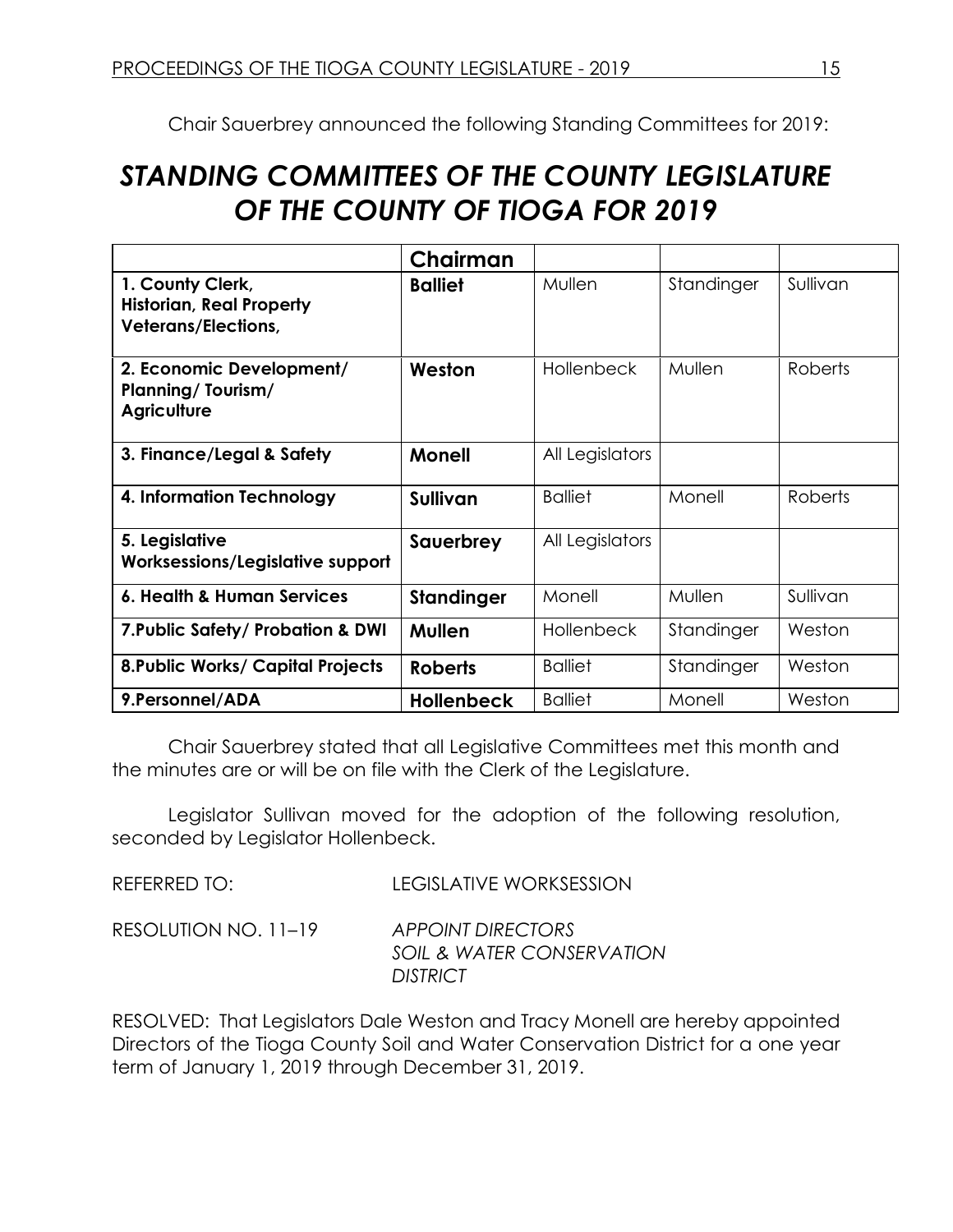Yes – Legislators Sullivan, Weston, Balliet, Hollenbeck, Monell, Mullen, Sauerbrey, Roberts and Standinger.

No – None.

Absent – None.

RESOLUTION ADOPTED.

Legislator Monell moved for the adoption of the following resolution, seconded by Legislator Sullivan.

REFERRED TO: LEGISLATIVE WORKSESSION

RESOLUTION NO. 12–19 *APPOINT MEMBERS*

*FISH & WILDLIFE MANAGEMENT BOARD*

WHEREAS: The Board terms for Elected Official Representative and Sportsman Member on the Fish & Wildlife Management Board have expired; and

WHEREAS: Dale Weston, Tioga County Legislator has expressed an interest to continue to serve as the Elected Official Representative to the Fish and Wildlife Management Board; and

WHEREAS: William J. Woods, Jr. has expressed an interest to continue to serve as the Sportsman Member to the Fish and Wildlife Management Board; therefore be it

RESOLVED: That Dale Weston, Tioga County Legislator, be appointed as the Elected Official Representative to the Fish and Wildlife Management Board for a two-year term through December 31, 2020 and William J. Woods, Jr. be appointed as the Sportsman Member to the Fish and Wildlife Management Board for a two-year term through December 31, 2020.

# ROLL CALL VOTE

Yes – Legislators Sullivan, Weston, Balliet, Hollenbeck, Monell, Mullen, Sauerbrey, Roberts and Standinger.

No – None.

Absent – None.

RESOLUTION ADOPTED.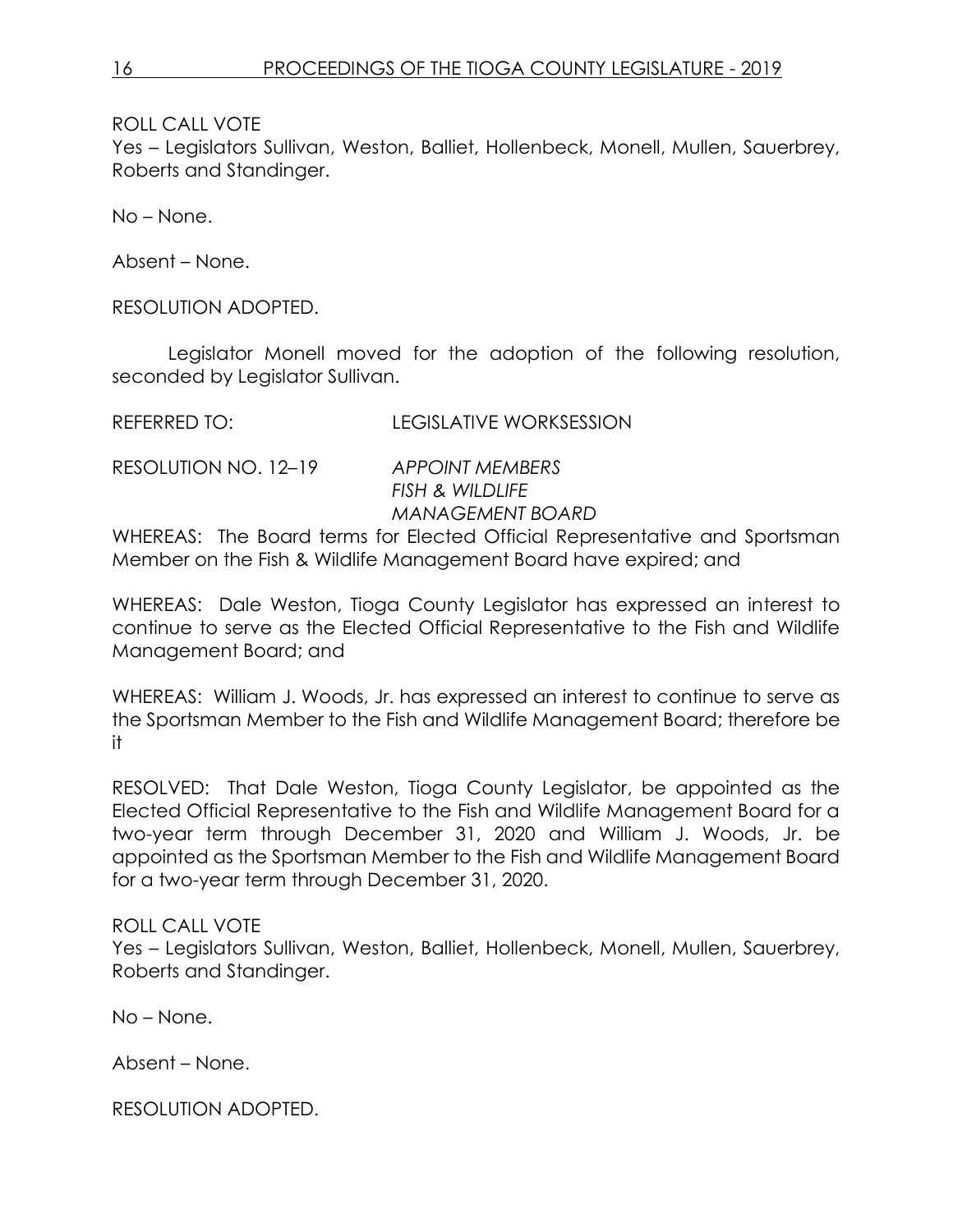Legislator Mullen moved for the adoption of the following resolution, seconded by Legislator Monell.

| <b>ED&amp;P COMMITTEE</b> |
|---------------------------|
|                           |

RESOLUTION NO. 13-19 REAPPOINT MEMBER TO TIOGA COUNTY PROPERTY DEVELOPMENT CORPORATION (TCPDC) BOARD

WHEREAS: Lewis Zorn as Supervisor of the Town of Tioga was appointed as a Tioga County Property Development Corporation Board Member conditioned by his holding of that office for which his term expired on 12/31/2018; and

WHEREAS: The TCPDC Bylaws allow for consecutive terms; and

WHEREAS: Lewis Zorn is willing and able to serve in this position; therefore be it

RESOLVED: That the Tioga County Legislature hereby reappoints Lewis Zorn, Supervisor of the Town of Tioga to the Tioga County Property Development Corporation Board as a Board Member for a two year term of 1/1/19 – 12/31/20.

ROLL CALL VOTE

Yes – Legislators Sullivan, Weston, Balliet, Hollenbeck, Monell, Mullen, Sauerbrey, Roberts and Standinger.

No – None.

Absent – None.

RESOLUTION ADOPTED.

Legislator Monell moved for the adoption of the following resolution, seconded by Legislator Mullen.

REFERRED TO: ED&P COMMITTEE

RESOLUTION NO. 14-19 REAPPOINT MEMBER TO TIOGA COUNTY PROPERTY DEVELOPMENT CORPORATION (TCPDC) BOARD

WHEREAS: Stuart Yetter as Supervisor of the Town of Newark Valley was appointed as a Tioga County Property Development Corporation Board Member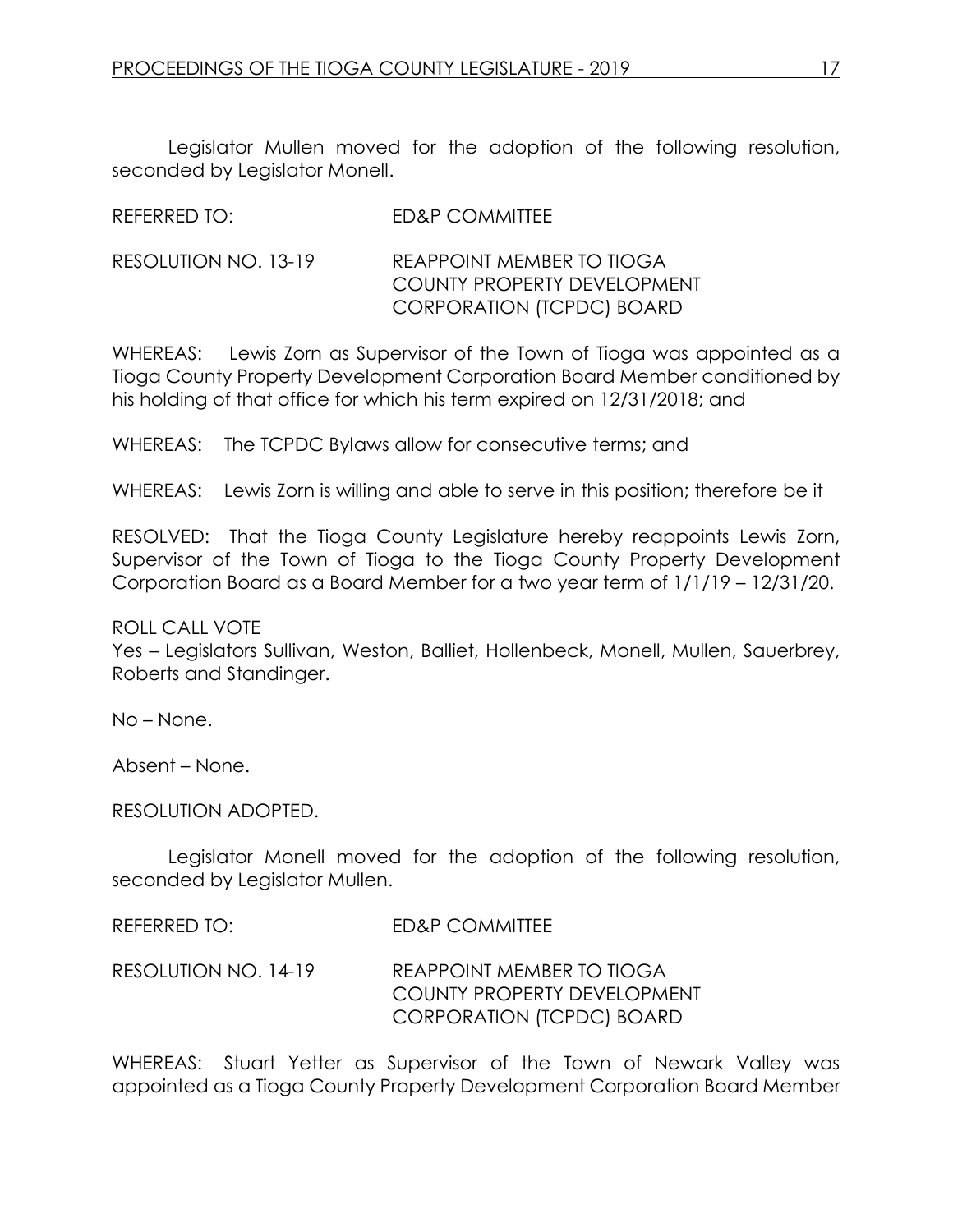conditioned by his holding of that office for which his term expired on 12/31/2018; and

WHEREAS: The TCPDC Bylaws allow for consecutive terms; and

WHEREAS: Stuart Yetter is willing and able to serve in this position; therefore be it

RESOLVED: That the Tioga County Legislature hereby reappoints Stuart Yetter, Supervisor of the Town of Newark Valley to the Tioga County Property Development Corporation Board as a Board Member for a two year term of 1/1/19 – 12/31/20.

# ROLL CALL VOTE

Yes – Legislators Sullivan, Weston, Balliet, Hollenbeck, Monell, Mullen, Sauerbrey, Roberts and Standinger.

No – None.

Absent – None.

RESOLUTION ADOPTED.

Legislator Mullen moved for the adoption of the following resolution, seconded by Legislator Weston.

REFERRED TO: ED&P COMMITTEE

RESOLUTION NO. 15-19 *AMENDMENT OF THE BYLAWS OF THE TIOGA COUNTY PROPERTY DEVELOPMENT CORPORATION (TCPDC), A NEW YORK LAND BANK TO INCREASE THE NUMBER OF BOARD MEMBERS FROM SEVEN TO NINE* 

WHEREAS: Per Resolution No. 265-16, the Tioga County Legislature authorized the application and establishment of the Tioga County Property Development Corporation; and

WHEREAS: Per said resolution, the TCPDC Bylaws provide that any amendments regarding the number, term or qualification of members of the Board, shall require the approval of the Tioga County Legislature; now therefore be it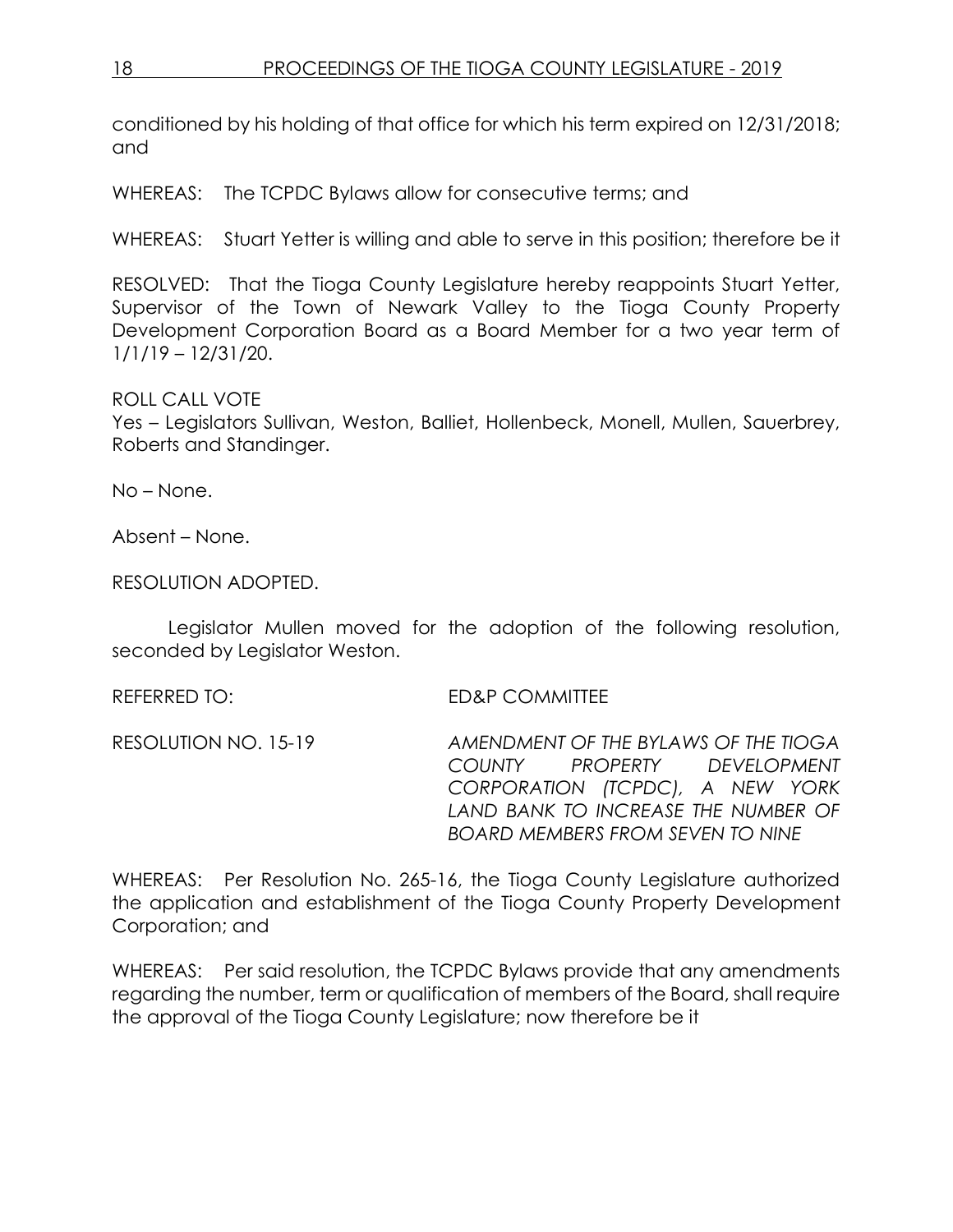RESOLVED:

- 1. That the number of Board Members shall increase from seven to nine.
- 2. That the members of the Board of Directors shall continue to serve for a two or three year staggered term. Each member shall be a public officer of a municipality within Tioga County and/or a member of a County agency within Tioga County and their membership shall be conditioned upon holding the public office. A "Municipal Representative" of the Board of Directors shall be appointed by the Chairman and confirmed by a majority vote of the Tioga County Legislature as well as the governing board of the Municipal Representative's municipality consenting to his/her appointment.

#### ROLL CALL VOTE

Yes – Legislators Sullivan, Weston, Balliet, Hollenbeck, Monell, Mullen, Sauerbrey, Roberts and Standinger.

No – None.

Absent – None.

RESOLUTION ADOPTED.

Legislator Standinger moved for the adoption of the following resolution, seconded by Legislator Sullivan.

REFERRED TO HEALTH & HUMAN SERVICES COMMITTEE

RESOLUTION NO. 16-19 *APPROVING CONSOLIDATION OF VITAL REGISTRATION DISTRICTS BETWEEN THE TOWN OF NICHOLS & THE VILLAGE OF NICHOLS PUBLIC HEALTH* 

WHEREAS: The Town of Nichols has been assigned by New York State as Vital Statistics Registration District 5354, and the Village of Nichols has been assigned by New York State as Vital Statistics Registration District 5323; and

WHEREAS: New York State Department of Health is urging Towns and Villages to consolidate their Vital Statistics Registration Districts; and

WHEREAS: The formal consolidation of the Registration Districts would benefit the public by eliminating questions as to which district records should be filed and not result in the loss of services to either municipality; and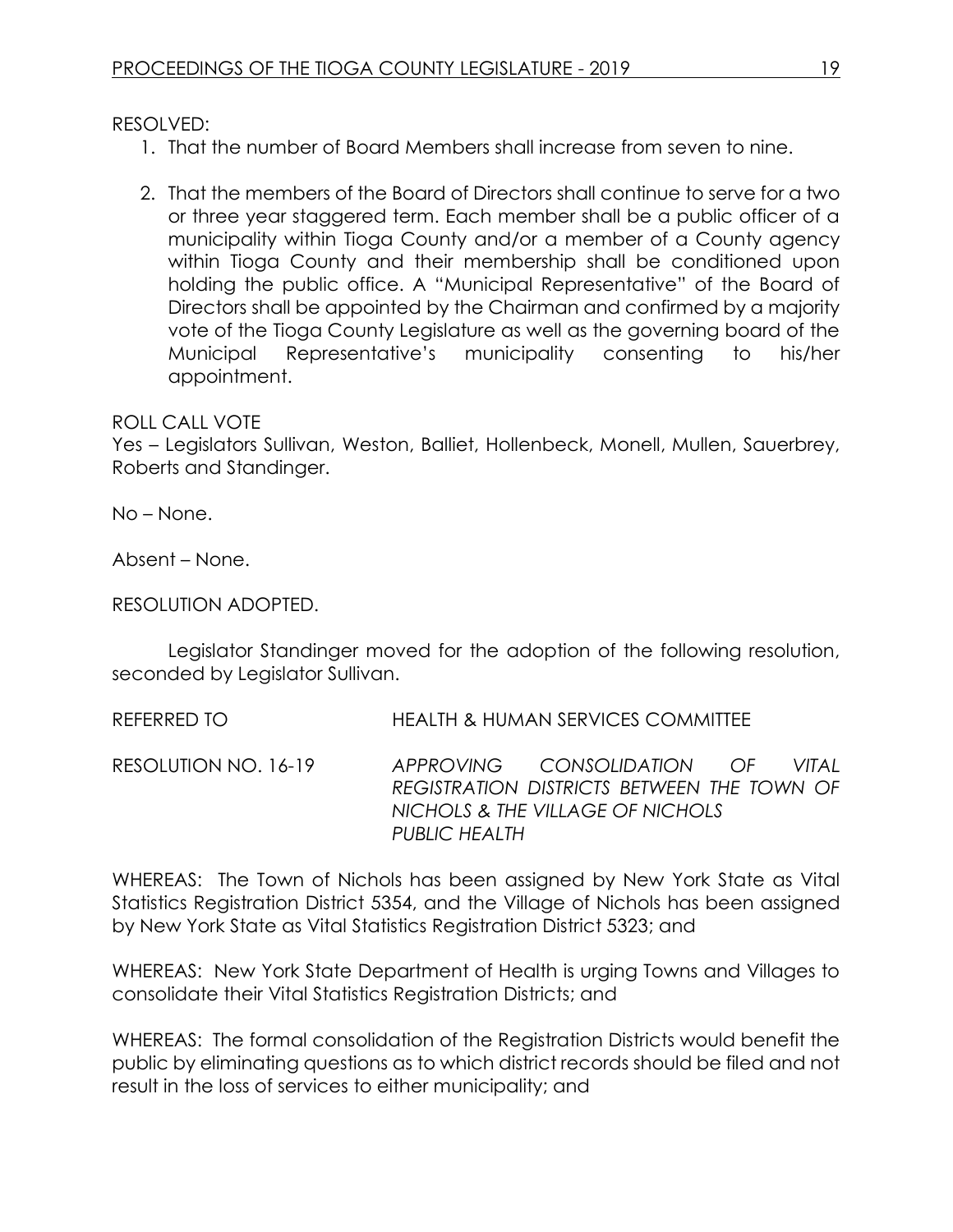WHEREAS: The Town Clerk has received the approval by Resolution #7-2018 of the Town Board to formally consolidate the Town and Village registration districts into one primary registration district, namely the District of the Town of Nichols under Vital Statistics Registration District 5354; and

WHEREAS: The Town of Nichols does urge the Tioga County Legislature to support the consolidation; therefore be it

RESOLVED: By the Tioga County Legislature that consolidation of the Town and Village of Nichols Registrar functions under the Town's registration number (Vital Registration District 5354) is approved, pending necessary approvals of all other required entities, including New York State Department of Health.

Legislator Standinger spoke. "I would like to say one thing, I think this is a positive development. To streamline the record keeping process is a good thing in this day and age."

ROLL CALL VOTE Yes – Legislators Sullivan, Weston, Balliet, Hollenbeck, Monell, Mullen, Sauerbrey, Roberts and Standinger.

No – None.

Absent – None.

RESOLUTION ADOPTED.

Legislator Standinger moved for the adoption of the following resolution, seconded by Legislator Sullivan.

REFERRED TO: HEALTH & HUMAN SERVICES COMMITTEE

RESOLUTION NO. 17-19 *REQUESTING OUR STATE LEGISLATORS TO PROVIDE FUNDING FOR THE ESTABLISHMENT OF THE PFC JOSEPH DWYER PEER-TO-PEER SUPPORT PROGRAM FOR TIOGA COUNTY* 

WHEREAS: The Tioga County Department of Mental Hygiene is requesting the establishment of the PFC Joseph Dwyer Peer-to-Peer Support Program; and

WHEREAS: The Dwyer Program brings returning veterans together with other veterans in establishing a secure, anonymous setting in order to help one another cope with the effects of Post-Traumatic Stress Disorder (PTSD), Traumatic Brain Injury (TBI), Substance Use Disorders, and other mental health issues; and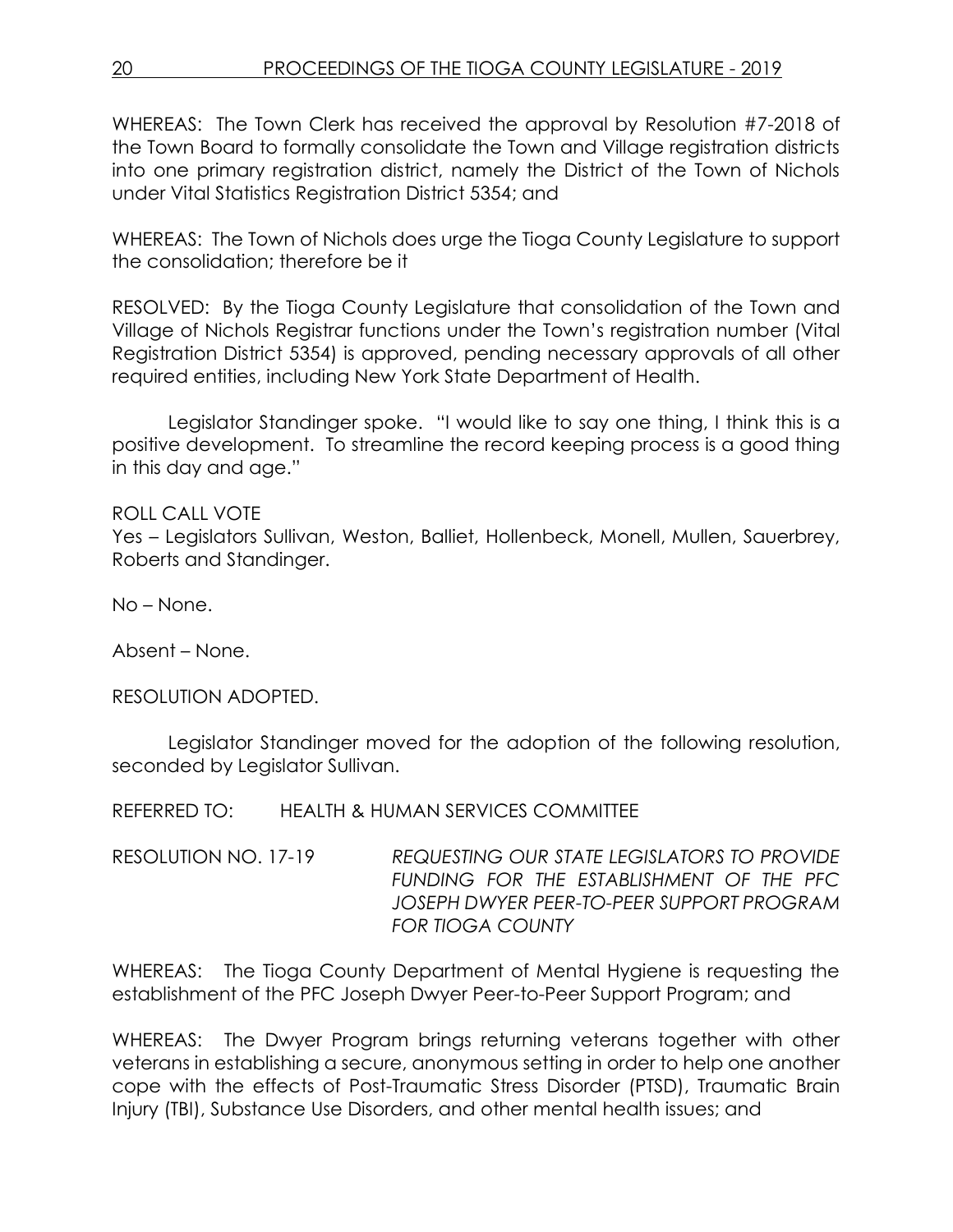WHEREAS: The purpose of the Dwyer Program was to design and implement a peer based program with the following goals: Pursue outreach and education; Provide peer support; Build resiliency among peers; Encourage a connection among family, friends, and community; Provide access to suicide prevention and intervention initiatives; Foster hope; and

WHEREAS: The PFC Joseph Dwyer Peer-to Peer Program is funded through New York State and administered on the County level through the local Office of Mental Health; and

WHEREAS: The County Legislature recognizes the honorable service and sacrifice rendered by the veterans and their families in Tioga County; now therefore be it

RESOLVED: That the County of Tioga Legislature hereby request funding for the PFC Joseph Dwyer Peer-to-Peer Program be placed in the New York State budget; and be it further

RESOLVED: That the Clerk of this Legislature shall forward this resolution to Governor Andrew Cuomo, Senator Fred Akshar, Assemblyman Christopher Friend, and all others as deemed necessary and appropriate.

ROLL CALL VOTE

Yes – Legislators Sullivan, Weston, Balliet, Hollenbeck, Monell, Mullen, Sauerbrey, Roberts and Standinger.

No – None.

Absent – None.

RESOLUTION ADOPTED.

Legislator Mullen moved for the adoption of the following resolution, seconded by Legislator Hollenbeck.

REFERRED TO: PUBLIC SAFETY COMMITTEE

RESOLUTION NO. 18-19 *RESOLUTION TO APPROVE CONTINUED MOU BETWEEN TIOGA COUNTY PROBATION DEPARTMENT AND SMART START*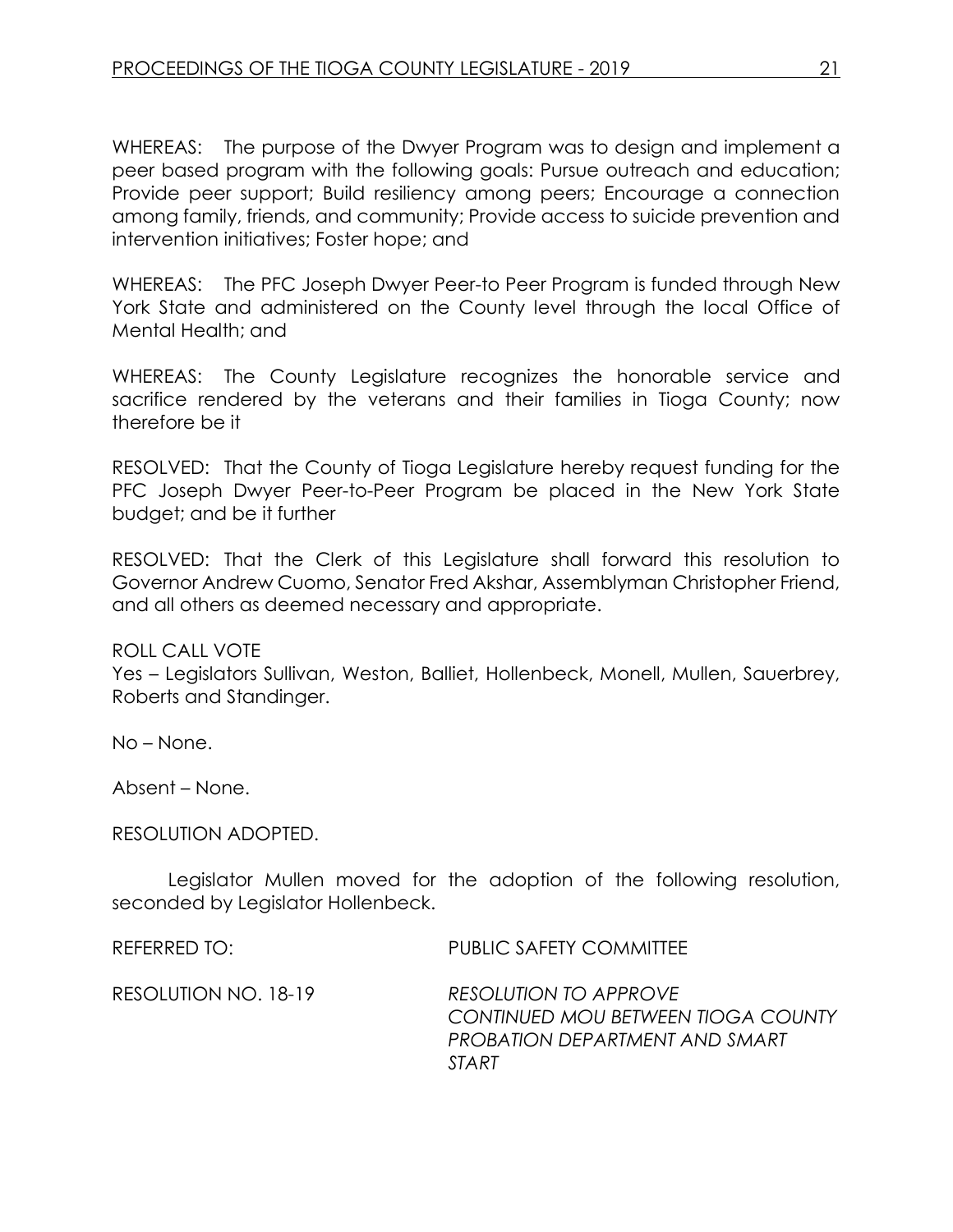WHEREAS: The Tioga County Probation Department must supervise offenders who are sentenced to probation supervision by Tioga County courts for drinking and driving behavior; and

WHEREAS: Many probationers divest themselves of their motor vehicles pre or post sentencing so that they do not have to install an ignition interlock device (IID). The Smart Start company markets a hand held IID, similar to an IID, that will allow defendants to blow into the device at assigned times and have their BAC calculated, a photo taken and a GPS location established; and

WHEREAS: The Smart Start company has partnered with Tioga County since 2015 to provide these devices at the rate of \$3.10 per day via an MOU that is renewable automatically each year and would like to continue the program in 2019; and

WHEREAS: Tioga County Probation has budgeted funds in 2019 in Contracting Services for Smart Home units in the amount of \$2,500 in account number A3142 540140 and \$2,227 in STOP DWI funds; therefore be it

RESOLVED: That the Tioga County Probation Department is authorized to continue to contract with Smart Start to provide hand held alcohol testing devices for the year 2019.

# ROLL CALL VOTE

Yes – Legislators Sullivan, Weston, Balliet, Hollenbeck, Monell, Mullen, Sauerbrey, Roberts and Standinger.

No – None.

Absent – None.

#### RESOLUTION ADOPTED.

Legislator Sullivan moved for the adoption of the following resolution, seconded by Legislator Standinger.

| REFERRED TO: | ADMINISTRATIVE SERVICES COMMITTEE |
|--------------|-----------------------------------|
|              | <b>FINANCE COMMITTEE</b>          |

RESOLUTION NO. 19-19 *BUDGET MODIFICATION TO TIOGA COUNTY VETERANS' SERVICE AGENCY 2019 BUDGET*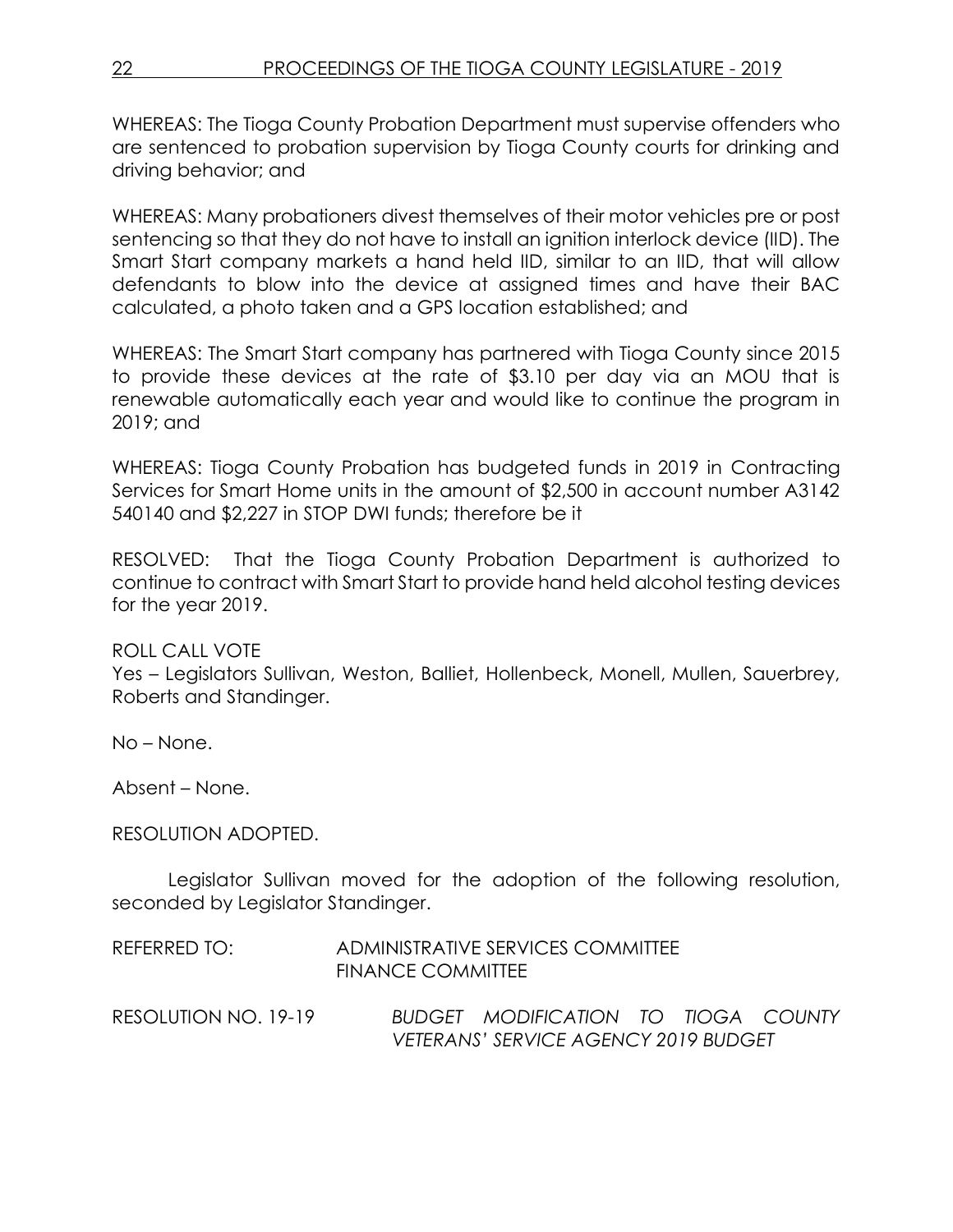WHEREAS: The Tioga County Department of Mental Hygiene (TCDMH) has again reallocated 2019 state aid to be passed through to Tioga County Veterans' Service Agency (TCVSA); and

WHEREAS: The funding is specifically designated for Outreach program deliverables and has been approved as revenue in the TCVSA 2019 Budget in the amount of \$6,000.00 as a state aid contract with TCDMH; and

WHEREAS: TCDMH has already allocated this funding in its 2019 budget; yet this will require a 2019 budget modification and transfer of funds within TCSVA; and

WHEREAS: Budget Modification and Appropriation of Funds requires Legislative Approval; therefore be it

RESOLVED: That 2019 budget modification be appropriated as follows:

| To: | A6510 540010 Advertising |                                    | \$1,000.00 |
|-----|--------------------------|------------------------------------|------------|
|     |                          | A6510 540220 Automobile Fuel       | \$250.00   |
|     | A6510 540360 Meals/Food  |                                    | \$1,250.00 |
|     |                          | A6510 540420 Office Supplies       | \$500.00   |
|     |                          | A6510 540485 Printing/Paper        | \$500.00   |
|     |                          | A6510 540640 Supplies (Not Office) | \$1,750.00 |
|     |                          | A6510 540733 Training/All Other    | \$750.00   |

#### ROLL CALL VOTE

Yes – Legislators Sullivan, Weston, Balliet, Hollenbeck, Monell, Mullen, Sauerbrey, Roberts and Standinger.

No – None.

Absent – None.

#### RESOLUTION ADOPTED.

Legislator Sullivan moved for the adoption of the following resolution, seconded by Legislator Monell.

| REFERRED TO:         | <b>INFORMATION TECHNOLOGY</b><br><b>FINANCE COMMITTEE</b> |      |                  |
|----------------------|-----------------------------------------------------------|------|------------------|
| RESOLUTION NO. 20–19 | FUND FMAS SOFTWARE<br>DEVELOPMENT<br><i>CERTIFICATES</i>  | FOR. | <b>RESIDENCY</b> |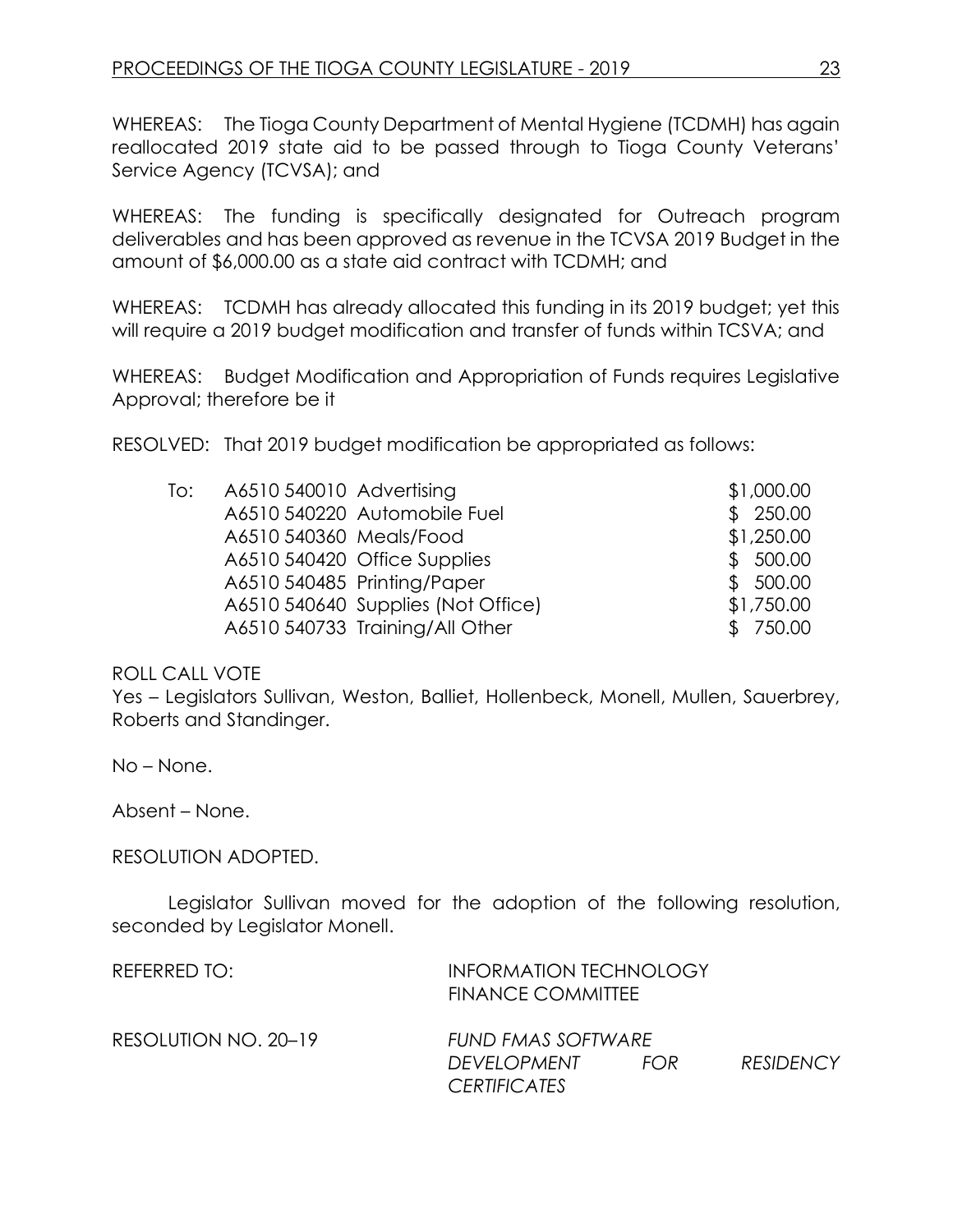WHEREAS: The Tioga County Legislature recognizes the importance of County Infrastructure; and

WHEREAS: As part of the transition of financial management software from the County's AS400 system a developer has been retained to create a web-based system for tracking Community College Residency Certificates (tuition reimbursement) for the Treasurer's Office; and

WHEREAS: The application developed has met the approval of the Treasurer's office; and

WHEREAS: The Information Technology department has received an initial invoice for this development; and

WHEREAS: The Tioga County Legislature desires to fund the purchase of said software development project from the Capital FMAS Reserve Fund; therefore be it

RESOLVED: That the Tioga County Legislature authorizes the payment of said software upgrade project to Forward Business Solutions from the FMAS Reserve Fund; and be it further

RESOLVED: That the following funds be transferred:

|     | FROM: H387808 FMAS Reserve Fund       | \$4,000.00 |
|-----|---------------------------------------|------------|
| TO: | H1680.520620 Capital Software Account | \$4,000.00 |

ROLL CALL VOTE

Yes – Legislators Sullivan, Weston, Balliet, Hollenbeck, Monell, Mullen, Sauerbrey, Roberts and Standinger.

No – None.

Absent – None.

RESOLUTION ADOPTED.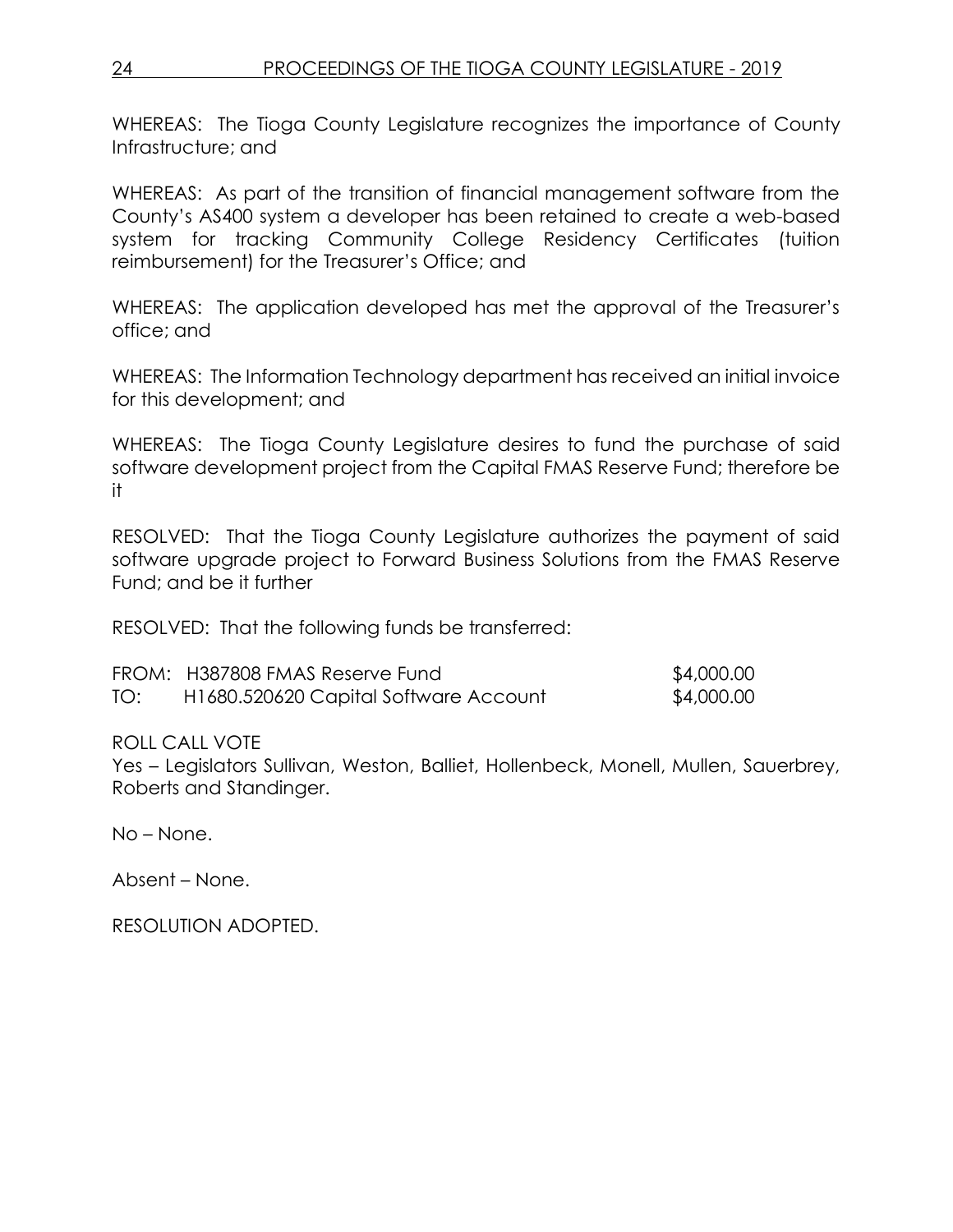Legislator Roberts moved for the adoption of the following resolution, seconded by Legislator Sullivan.

| REFERRED TO:         | PUBLIC WORKS COMMITTEE; HHS<br><b>FINANCE COMMITTEE</b>          |
|----------------------|------------------------------------------------------------------|
| RESOLUTION NO. 21-19 | RE-ESTABLISH PRIOR YEAR 2018<br>CAPITAL PROJECTS FOR 2019 BUDGET |

WHEREAS: Prior year Capital Projects and Capital Equipment Requests need to be re-established for the remaining unspent balance as of year-end 2018 for purchase or completion in 2019; therefore be it

RESOLVED: That the following accounts and amounts be re-established:

|                                             |                                | Bond Bridge Projects Reso 23-18 BIN# 3218430 3334820 Amt to Establish |       |                         |
|---------------------------------------------|--------------------------------|-----------------------------------------------------------------------|-------|-------------------------|
| H5110 540002 H1802 Kelsey Road Bridge       |                                |                                                                       | \$    | 16,000.00               |
|                                             |                                | H5110 540002 H1803 Dean Creek Road Bridge                             | \$    | 40,000.00               |
|                                             |                                | Non Bond Bridge Projects Reso177-18;178-18 BIN                        |       | <b>Amt to Establish</b> |
| H5110 540004 H1606                          |                                | Day Hollow Road 333536                                                | \$    | 830,986.68              |
| H5110 435020 H1606                          |                                | State Aid Day Hollow                                                  | \$    | 175,613.55              |
| H5110 445020 H1606                          |                                | Federal Aid Day Hollow                                                | \$    | 702,454.18              |
| <b>Capital Projects Culvert Reso 115-17</b> |                                |                                                                       |       |                         |
|                                             |                                | H5110 520003 H1709 West River Road PIN 9754.52                        | \$    | 225,000.00              |
| H5110 435020 H1709 State Aid West River Rd  |                                |                                                                       | \$    | 225,000.00              |
| <b>Capital Building Projects</b>            |                                |                                                                       |       |                         |
| H1620 520121                                | County Clerk's Roof            |                                                                       |       | 69,060.00               |
| H1620 520922                                | Temple Street Roof             |                                                                       |       | 79,000.00               |
| H1620 520907                                | <b>Public Works Facility</b>   |                                                                       |       | 42,271.20               |
| H1620 520911                                |                                | Renovations 56 Main Street                                            |       | 18,000.00               |
| H1620 520927                                | Court Annex                    |                                                                       | とさまます | 36,000.00               |
| H1620 520931                                | Carpeting                      |                                                                       |       | 10,000.00               |
| H1620 521988                                | <b>Court House Renovations</b> |                                                                       |       | 22,996.00               |
|                                             |                                | <b>TOTAL</b>                                                          |       | 277,327.20              |
| <b>Capital Other</b>                        |                                |                                                                       |       |                         |
|                                             |                                | H4064 520130 CDBG Dental -Reso 39-18:40-18                            |       | \$197,189.35            |
|                                             |                                | H4064 444011 CDBG Dental -Reso 39-18:40-18 *                          |       | \$269,928.00            |
|                                             |                                | Due to Encumbered 2018 Funds)                                         |       |                         |

And be it further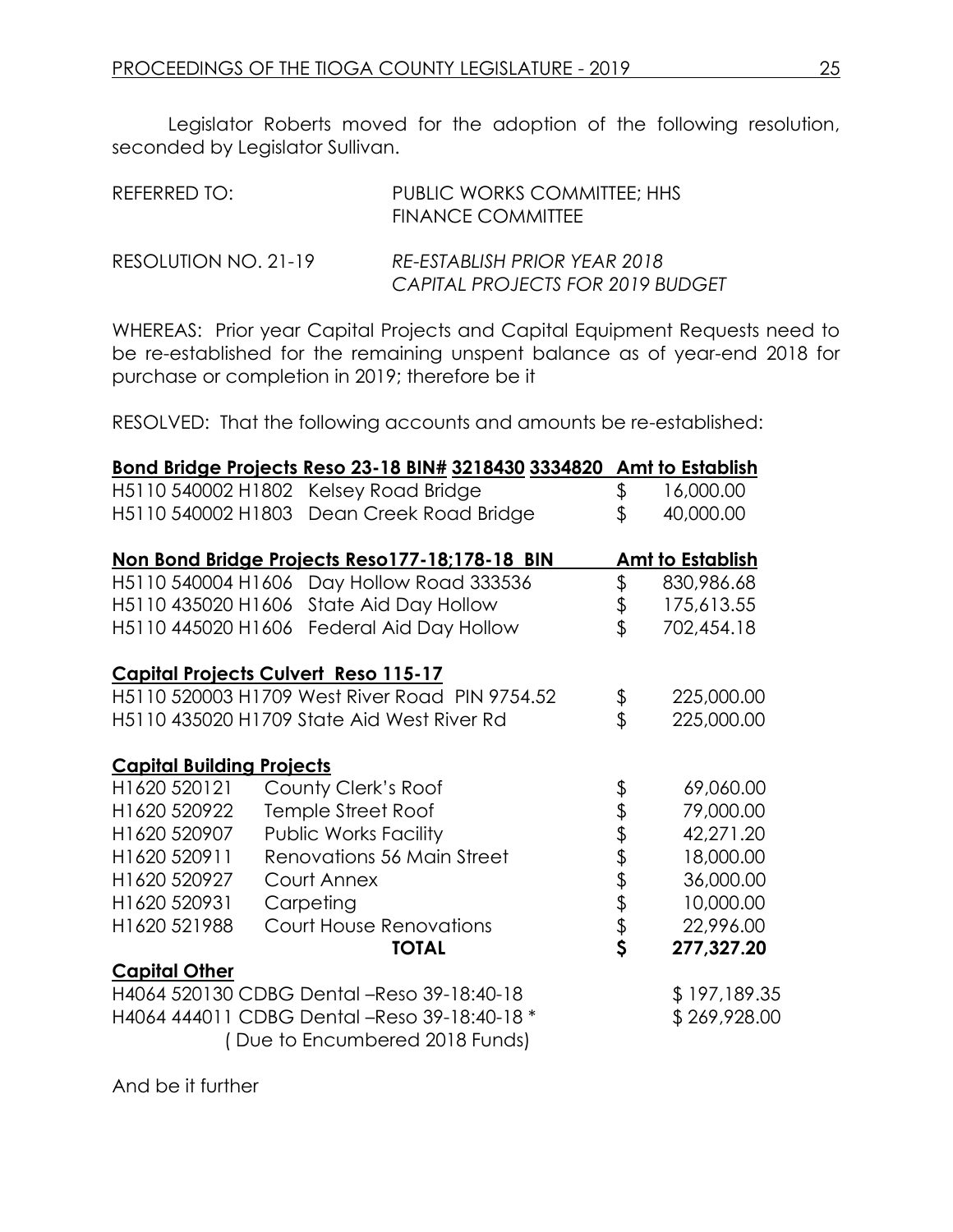RESOLVED: That any applicable corresponding revenue sources or reserve account funds per prior Resolution shall also be re-established in the 2019 modified budget.

ROLL CALL VOTE

Yes – Legislators Sullivan, Weston, Balliet, Hollenbeck, Monell, Mullen, Sauerbrey, Roberts and Standinger.

No – None.

Absent – None.

RESOLUTION ADOPTED.

Legislator Standinger moved for the adoption of the following resolution, seconded by Legislator Sullivan.

| REFERRED TO:         | HEALTH & HUMAN SERVICES COMMITTEE<br>FINANCE COMMITTEE                |
|----------------------|-----------------------------------------------------------------------|
| RESOLUTION NO. 22-19 | RE-ESTABLISH PRIOR YEAR 2018<br><b>GRANTS FOR HHS FOR 2019 BUDGET</b> |

WHEREAS: Prior Year Grant Funds need to be re-established for the remaining unspent balance as of year-end 2018 for purchase or completion in 2019; therefore be it

RESOLVED: That the following HHS accounts and amounts be re-established and the 2019 budget be amended:

| <b>MENTAL HEALTH -Reso 230-18 DFC Grant</b>           | <b>Amount to Re-Establish</b> |
|-------------------------------------------------------|-------------------------------|
| A4213 540590 Services Rendered                        | 124,458.00                    |
| A4213 444863 Federal Aid-DFC Grant                    | \$<br>124,458.00              |
| <b>PUBLIC HEALTH-Reso 108-18 Pickert-Hickock Fund</b> |                               |
| A4053 540640 Health Education-Supplies                | \$<br>5,000.00                |
| A4053 422800 Community Grants                         | \$<br>5,000.00                |
| <b>TRANSPORTATION -Reso 159-18 Federal 5311 funds</b> |                               |
| A5630 540140 Transportation-Contracting Services      | \$<br>592,506.51              |
| A5630 440900 Federal Aid - Transportation             | \$<br>526,672.57<br>A5630     |
| 430900 State Aid-Transportation                       | \$<br>65,833.94               |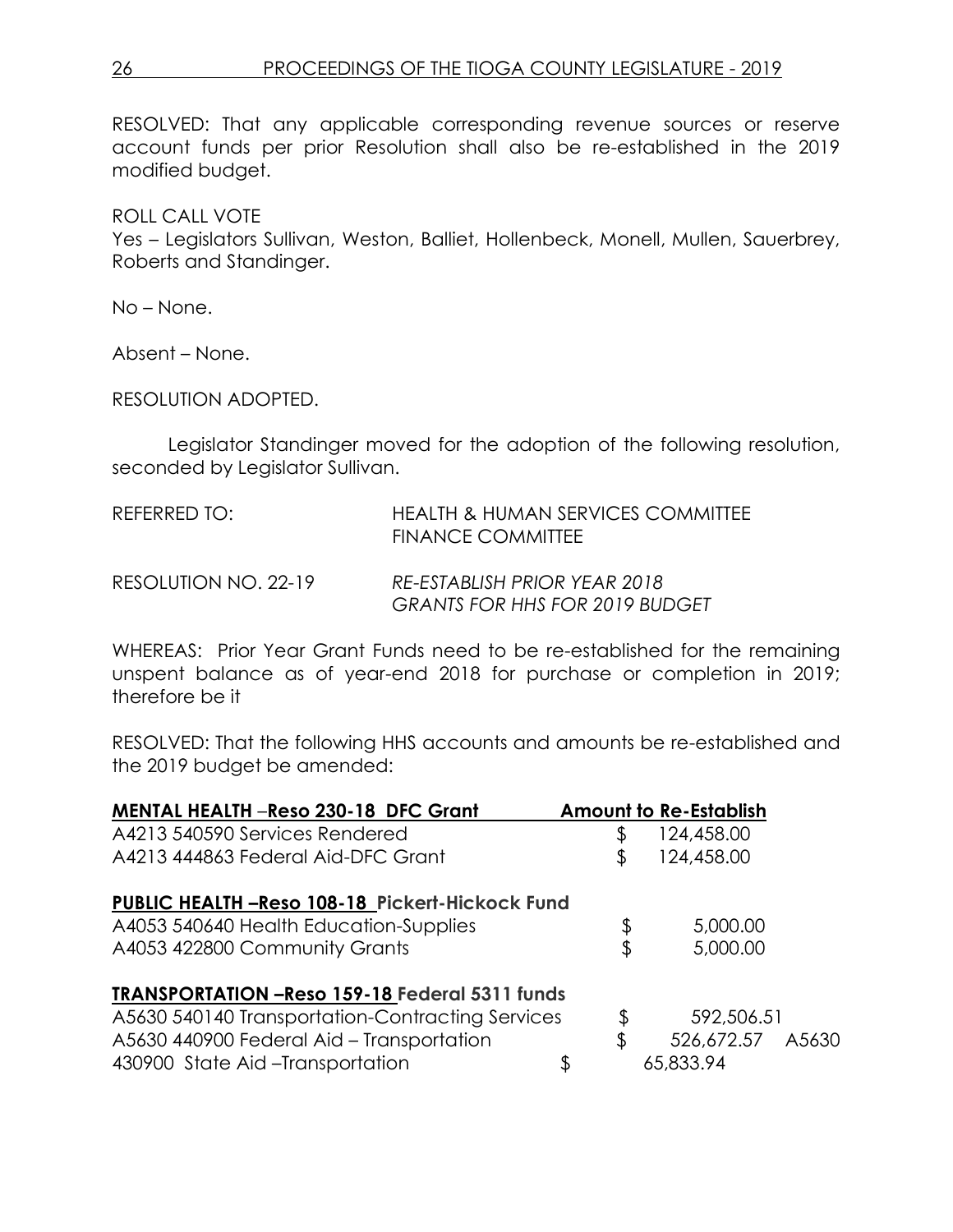#### **DSS ADMIN –Reso 290-18-18 SNAP Bonus Award**

| A6010 520090 Computer |                                               | 24,600.00 |
|-----------------------|-----------------------------------------------|-----------|
|                       | A6010 436100 State Aid-Social Service Admin   | 12,300.00 |
|                       | A6010 446110 Federal Aid-Social Service Admin | 12,300.00 |

And be it further

RESOLVED: That any applicable corresponding revenue sources or reserve account funds per prior Resolution shall also be re-established in the 2019 modified budget.

#### ROLL CALL VOTE

Yes – Legislators Sullivan, Weston, Balliet, Hollenbeck, Monell, Mullen, Sauerbrey, Roberts and Standinger.

No – None.

Absent – None.

RESOLUTION ADOPTED.

Legislator Monell moved for the adoption of the following resolution, seconded by Legislator Hollenbeck.

REFERRED TO: FINANCE COMMITTEE

RESOLUTION NO. 23-19 *RE-ESTABLISH PRIOR YEAR 2018 GRANTS FOR 2019 BUDGET*

WHEREAS: Prior Year Grant Funds need to be re-established for the remaining unspent balance as of year-end 2018 for purchase or completion in 2019; therefore be it

RESOLVED: That the following accounts and amounts are re-established and the 2019 budget is amended:

| ILS -Reso 28-18 / 37-17 Indigent Legal Services |     | <b>Amount to Re-Establish</b> |
|-------------------------------------------------|-----|-------------------------------|
| A1173 510010 Full Time Salary                   |     | 19,471.96                     |
| A1173 510020 Part Time Salary                   | £.  | 36,073.75                     |
| A1173 540040 Books                              | \$  | 1,966.98                      |
| A1173 540320 Leased Services                    | \$  | 5.90                          |
| A1173 540620 Software                           | \$. | 7,913.68                      |
| A1173 540733 Training                           | S   | 475.46                        |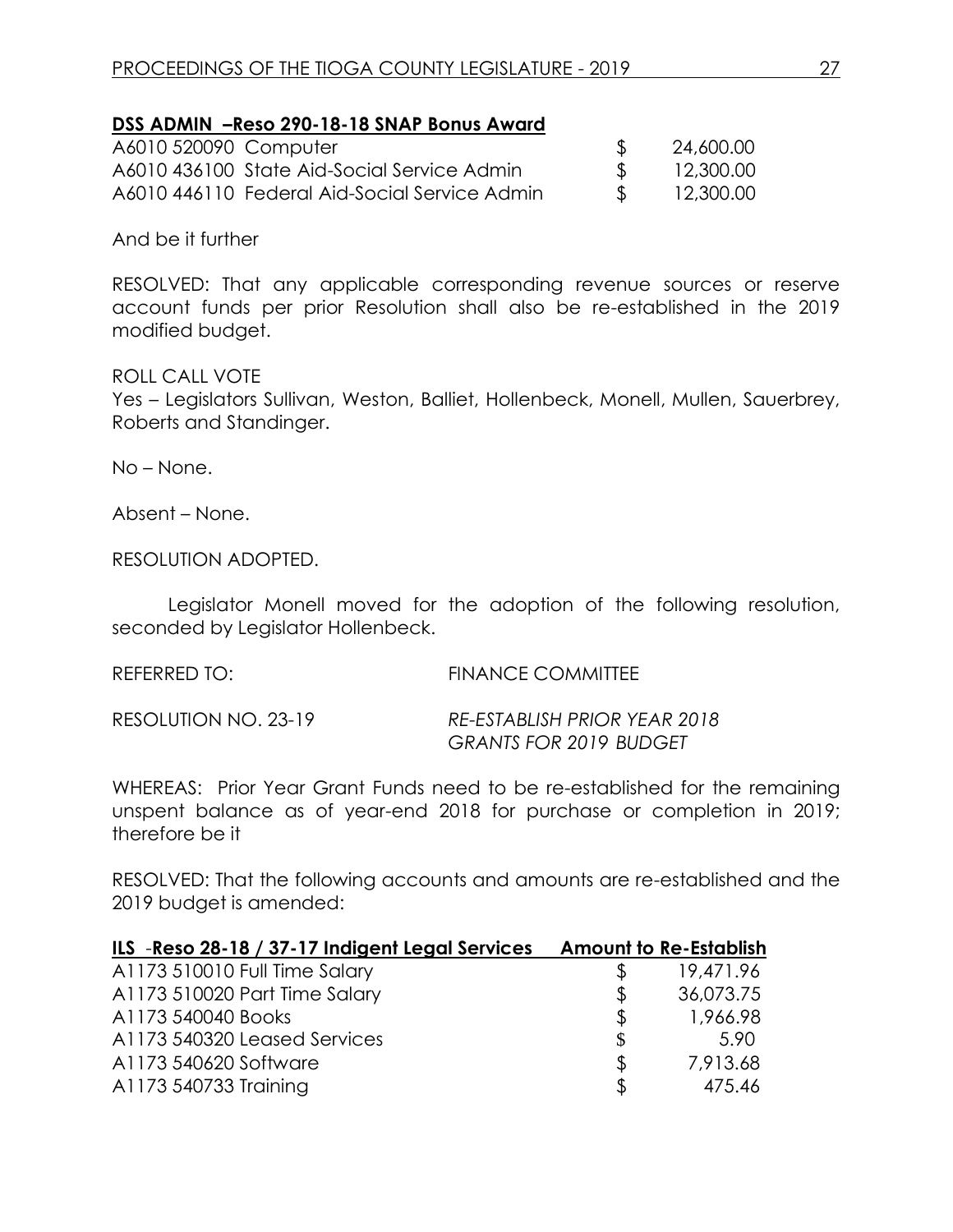| A1173 430260 State Aid Indigent Legal Service            | \$            | 65,907.73                     |
|----------------------------------------------------------|---------------|-------------------------------|
| Sherriff-Reso 227-18 NYS Legislative Grant LG18-1352-D00 |               |                               |
| A3110 433952 State Aid Sheriff NYS Leg Grant             | $\frac{1}{2}$ | 10,000.00                     |
| Fire-Reso 132-17 Interoperable Grant                     |               |                               |
| A3415 433063 IO16 State Aid-Interoperable Grant          | \$            | 12,262.50                     |
| Fire-Reso 92-18 Interoperable Grant                      |               |                               |
| A3415 433063 IO17 State Aid-Interoperable Grant          |               | 433,644.13                    |
| A3415 520230 IO17 Radio Equipment                        | \$<br>\$      | 410,000.00                    |
| A3415 540140 IO17 Contracting Services                   |               | 23,644.13                     |
| <u>EMO - SHS16 RESO 216-16</u>                           |               |                               |
| A3360 520130 Contracted Services                         | \$            | 500.00                        |
| A3360 433566 State Aid SHSP16                            |               | 500.00                        |
| EMO - SHS17 RESO 260-17                                  |               |                               |
| A3360 540140 SHS17 Contracted Services                   | \$            | 5,352.46                      |
| A3360 520090 SHS17 Computer                              |               | 2,000.00                      |
| A3360 433567 SHS17 State Aid SHSP 17                     | もまままま         | 7,352.46                      |
| H3360 520060 SHS17 Computer                              |               | 1,625.92                      |
| H3360 433567 SHS17 State Aid SHSP 17                     |               | 41,250.00                     |
| A3361 520230 SHS17 Radio & Equipment                     |               | 17,495.00                     |
| A3361 433567 SHS17 State Aid SHSP17                      |               | 17,495.00                     |
| <b>EMO - SHS18 RESO 226-18</b>                           |               |                               |
| A3360 540140 SHS18 Contracted Services                   |               | 9,970.00                      |
| A3360 433567 SHS18 State Aid SHSP 18                     | \$<br>\$      | 9,970.00                      |
| H3360 520060 SHS18 Car/Truck                             |               | 2,362.50                      |
| H3360 433567 SHS18 State Aid SHSP 18                     |               | 2,362.50                      |
| A3361 520215 SHS18 Personal Protective Gear              | マネマ           | 17,495.00                     |
| A3361 433567 SHS18 State Aid SHSP 18                     |               | 17,495.00                     |
| <b>EMO - HMP16 RESO 261-17</b>                           |               |                               |
| A3360 520140 HMP16 Contracted Services                   | \$            | 251.00                        |
| A3360 443566 HMP16 Federal Aid-Hazardous Mitigation \$   |               | 7,184.64                      |
| <b>Economic Development-Reso 227-17</b>                  |               | <b>Amount to Re-Establish</b> |
| CE8510 540487- CE002 Parkview Main Street                | \$            | 118,750.00                    |

CE8510 439900- CE002 State Aid Parkview Main Street \$ 118,750.00

And be it further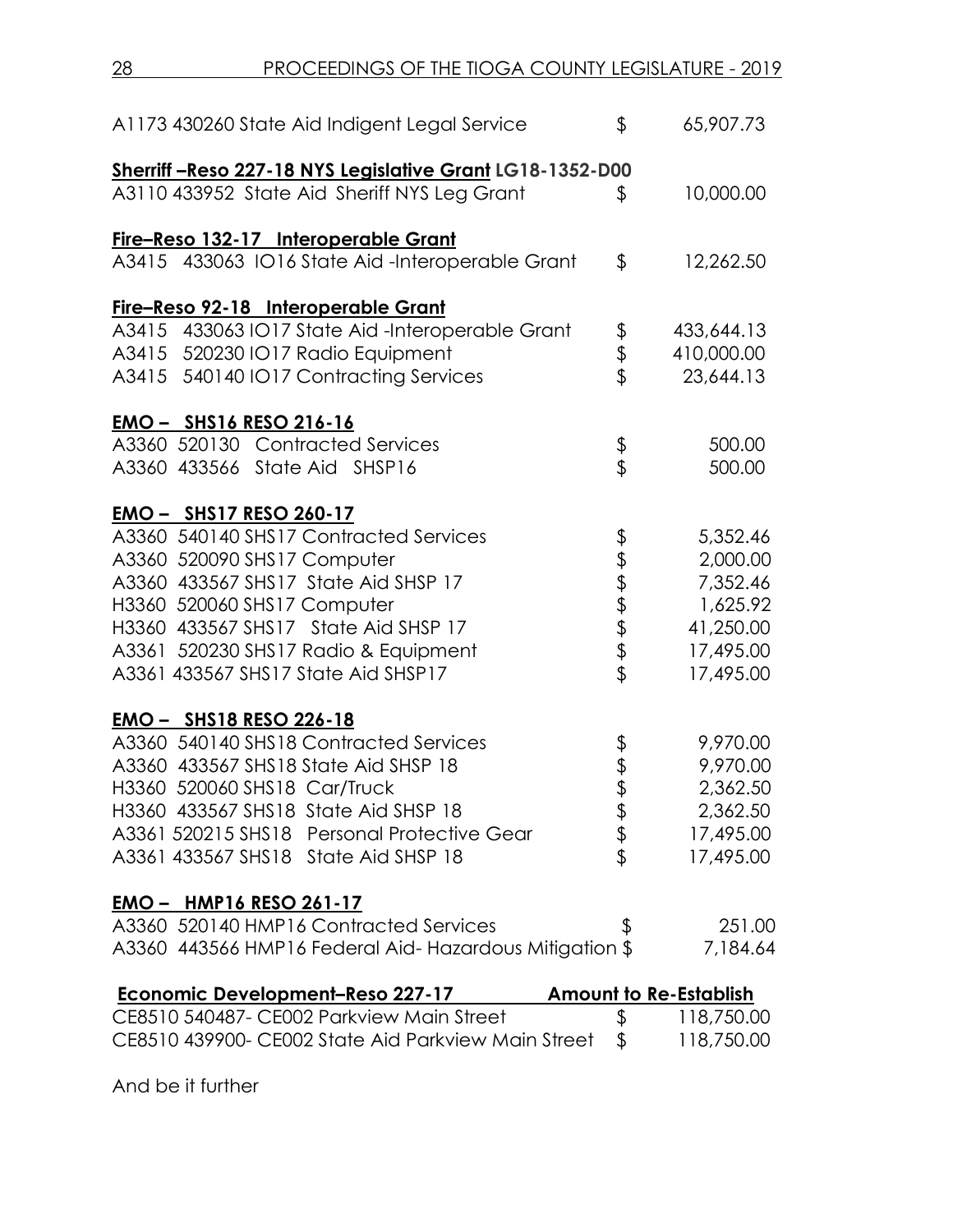RESOLVED: That any applicable corresponding revenue sources or reserve account funds per prior Resolution shall also be re-established in the 2019 modified budget.

ROLL CALL VOTE Yes – Legislators Sullivan, Weston, Balliet, Hollenbeck, Monell, Mullen, Sauerbrey, Roberts and Standinger.

No – None.

Absent – None.

RESOLUTION ADOPTED.

Legislator Mullen moved for the adoption of the following resolution, seconded by Legislator Monell.

REFERRING TO: PUBLIC SAFETY COMMITTEE FINANCE COMMITTEE

RESOLUTION NO. 24-19 *AUTHORIZE ACCEPTANCE OF THE NYS 2018-2019 PSAP OPERATIONS GRANT AND MODIFY 2019 BUDGET*

WHEREAS: The Sheriff applied and was awarded a NYS Office of Interoperable and Emergency Communications PSAP Operations grant in the amount of \$128,678; and

WHEREAS: This funding will reimburse the E911 budget for Dispatcher personnel service costs incurred in 2019; therefore be it

RESOLVED: That the Tioga County Legislature authorizes the acceptance of this award; and be it further

RESOLVED: That the 2019 budget be modified to reflect this state aid and that this funding be receipted with the following revenue account.

Revenue Account: A3020 433310 \$128,678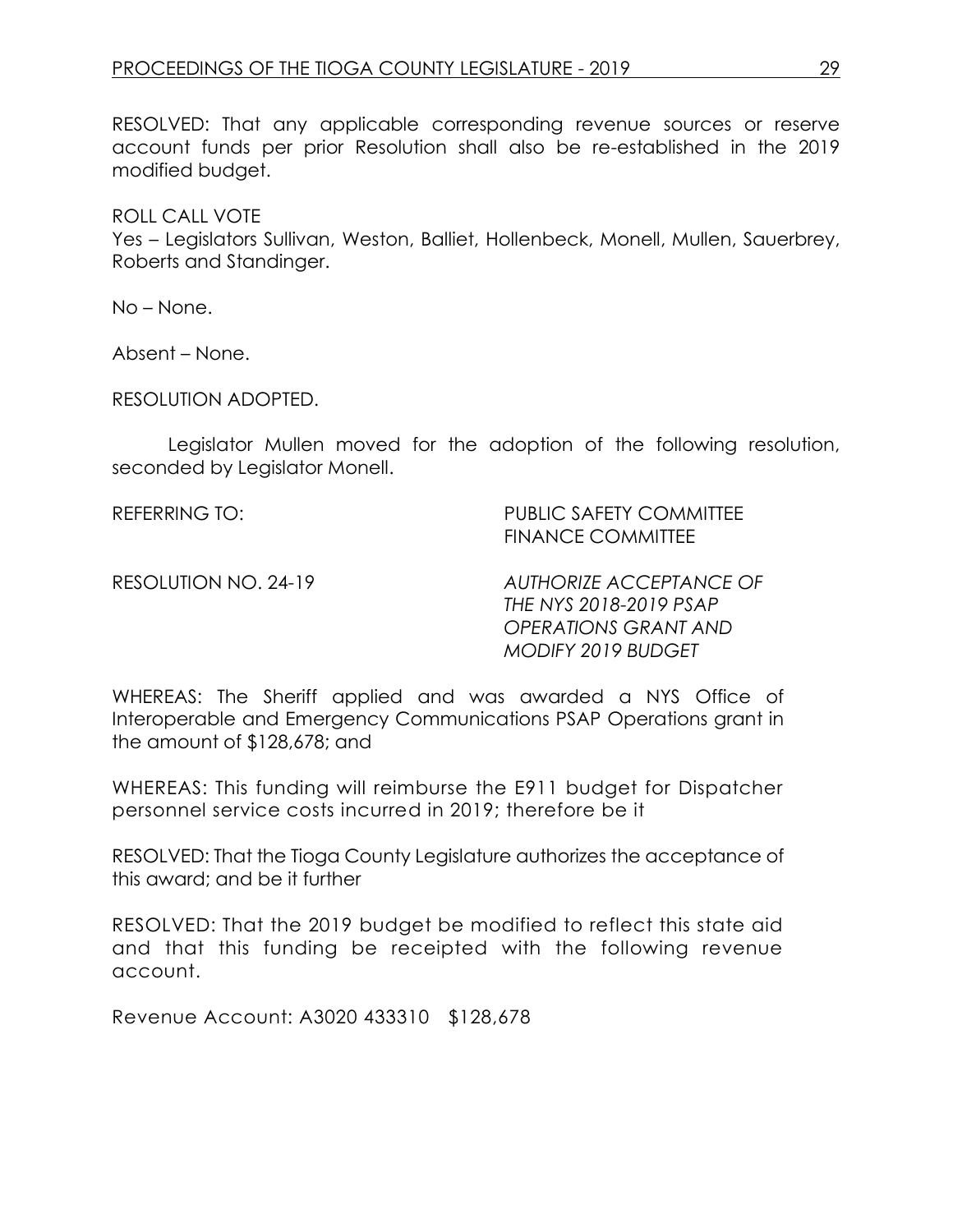Yes – Legislators Sullivan, Weston, Balliet, Hollenbeck, Monell, Mullen, Sauerbrey, Roberts and Standinger.

No – None.

Absent – None.

RESOLUTION ADOPTED.

Legislator Monell moved for the adoption of the following resolution, seconded by Legislator Hollenbeck.

REFERRED TO: FINANCE/LEGAL

RESOLUTION NO. 25-19 *ACCEPT INDIGENT LEGAL SERVICES AWARD AND AMEND 2019 BUDGET*

WHEREAS: The Assigned Counsel Administrator's Office has been awarded an Indigent Legal Services Grant (C800049) in the amount of \$123,804.00; and

WHEREAS: This funding now needs to be appropriated; therefore be it

RESOLVED: That the ILS Grant of \$123,804.00 be appropriated and the 2019 Budget be amended as follows:

To:

|       | Expense Account: A 1173 510010 Full Time Salary | \$42,405.00  |
|-------|-------------------------------------------------|--------------|
|       | A 1173 510020 Part Time Salary                  | \$62,500.00  |
|       | A 1173 540620 Software Expenses                 | \$2,500.00   |
|       | A 1173 540140 Contracted Services               | \$7,899.00   |
|       | A 1173 540733 Training                          | \$1,500.00   |
|       | A 1173 540700 Transcripts for PD                | \$1,500.00   |
|       | A 1173 540040 Books for PD                      | \$5,500.00   |
| From: | A1173 430260 State Aid-Indigent<br>Grant        | \$123,804.00 |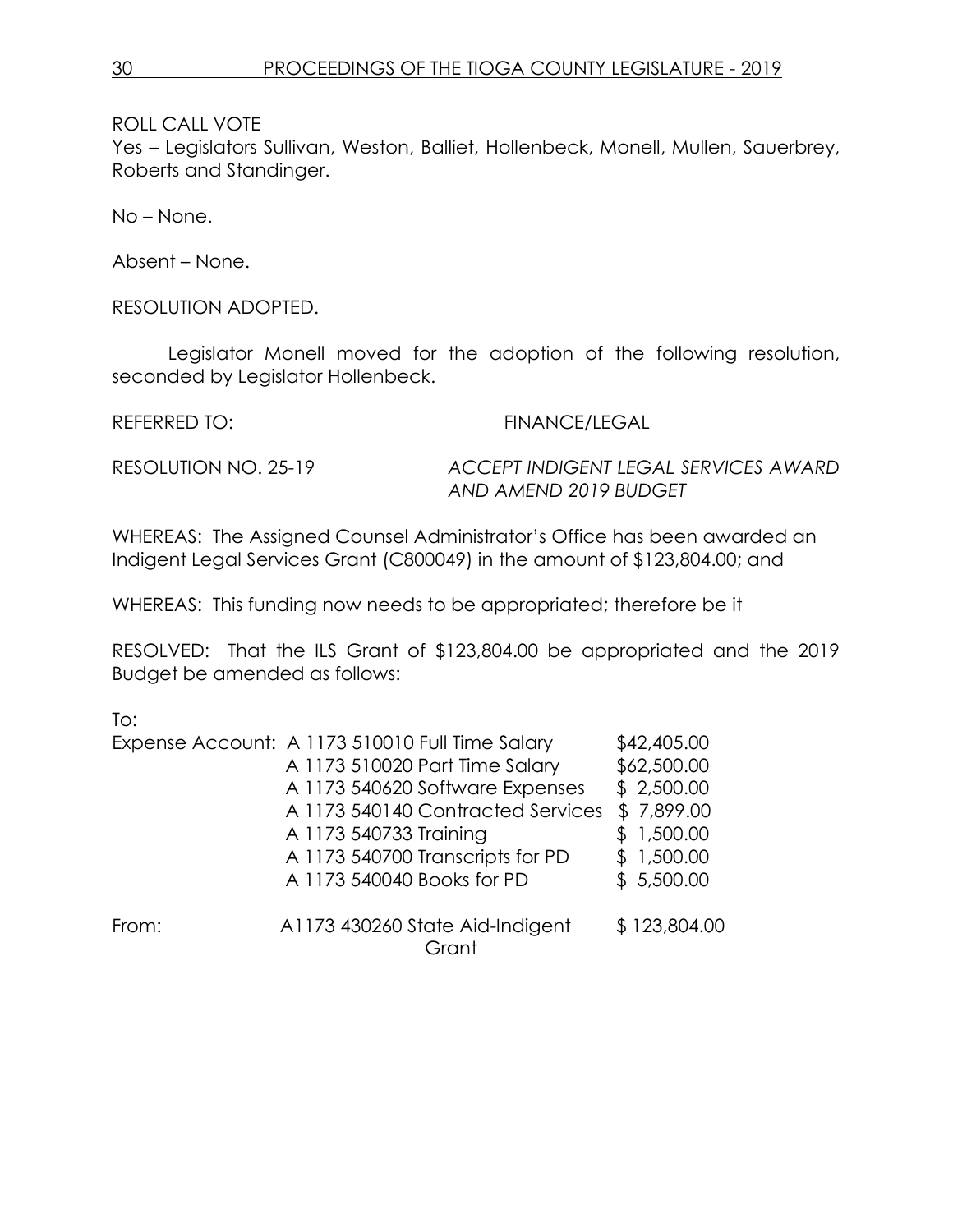Yes – Legislators Sullivan, Weston, Balliet, Hollenbeck, Monell, Mullen, Sauerbrey, Roberts and Standinger.

No – None.

Absent – None.

RESOLUTION ADOPTED.

Legislator Roberts moved for the adoption of the following resolution, seconded by Legislator Sullivan.

| REFERRED TO:         | <b>PUBLIC WORKS COMMITTEE</b>                                  |
|----------------------|----------------------------------------------------------------|
| RESOLUTION NO. 26-19 | AMEND 2019 BUDGET AND APPROPRIATE<br><b>FUNDS PUBLIC WORKS</b> |

WHEREAS: The Commissioner of Public Works applied for and was awarded funding through New York State Department of Transportation 2018 Bridge NY program for a bridge project, West River Drive over Parks Creek BIN 3335400; and

WHEREAS: The Commissioner of Public Works applied for and was awarded funding through New York State Department of Transportation 2018 Bridge NY program for a bridge project, West Creek Road over West Branch Owego Creek BIN 3335200; and

WHEREAS: It is anticipated that these projects will be funded 95% Federal with a 5% Local Share; and

WHEREAS: Budget Amendments require Legislative approval; therefore be it

RESOLVED: That the Tioga County Legislature authorizes the acceptance of these awards; and be it further

RESOLVED: That the 2019 budget be modified and funds be appropriated to the following accounts:

Expense Accounts:

| H <sub>5</sub> 110 540004 H <sub>1903</sub> | West River Drive BIN 3335400 | \$730,640   |
|---------------------------------------------|------------------------------|-------------|
| H <sub>5</sub> 110 540004 H <sub>1904</sub> | West Creek Road BIN 3335200  | \$1,953,800 |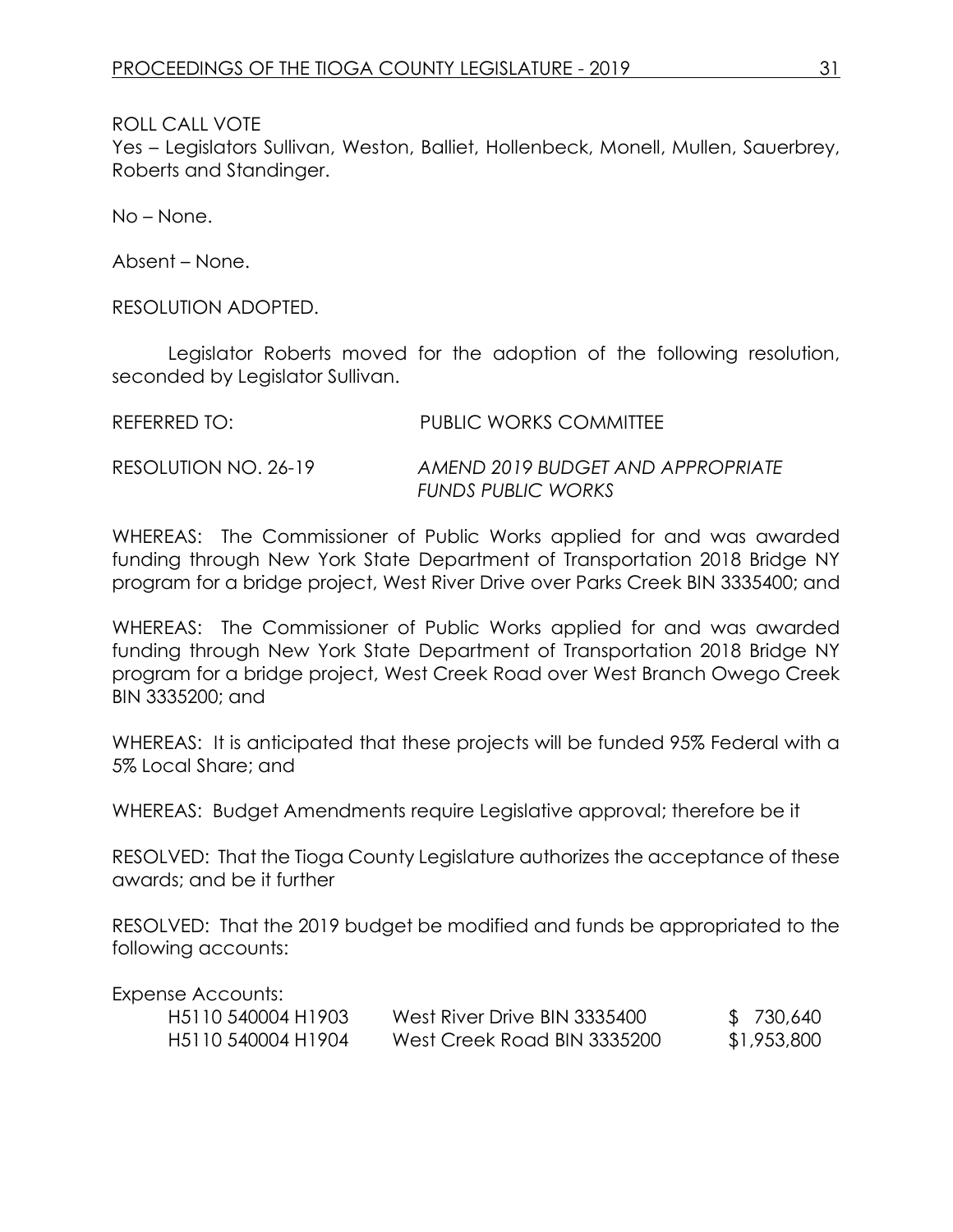Revenue Accounts:

| H5110 445020 H1903                          | Federal Revenue BIN 3335400     | \$694,108   |
|---------------------------------------------|---------------------------------|-------------|
| H <sub>5</sub> 110 445020 H <sub>1904</sub> | Federal Revenue for BIN 3335200 | \$1,856,110 |

ROLL CALL VOTE

Yes – Legislators Sullivan, Weston, Balliet, Hollenbeck, Monell, Mullen, Sauerbrey, Roberts and Standinger.

No – None.

Absent – None.

RESOLUTION ADOPTED.

Legislator Roberts moved for the adoption of the following resolution, seconded by Legislator Sullivan.

REFERRED TO: PUBLIC WORKS COMMITTEE

RESOLUTION NO. 27-19 *AWARD DESIGN SERVICES TO DELTA ENGINEERS FOR WEST CREEK ROAD BRIDGE BIN 3335200*

WHEREAS: The Commissioner of Public Works applied for and was awarded funding through New York State Department of Transportation 2018 Bridge NY program for a bridge project, West Creek Road over West Branch Owego Creek BIN 3335200; and

WHEREAS: The Commissioner of Public Works received a proposal for design services for this project from Delta Engineers, Endwell, NY; and

WHEREAS: The proposal for this bridge came in at \$234,019; therefore be it

RESOLVED: That the Tioga County Legislature approve Delta Engineers' proposal for the West Creek Road Bridge BIN 3335200 not to exceed \$234,019 to be paid out of the West Creek Road Bridge Account H5110.540004.H1904.

ROLL CALL VOTE

Yes – Legislators Sullivan, Weston, Balliet, Hollenbeck, Monell, Mullen, Sauerbrey, Roberts and Standinger.

No – None.

Absent – None.

RESOLUTION ADOPTED.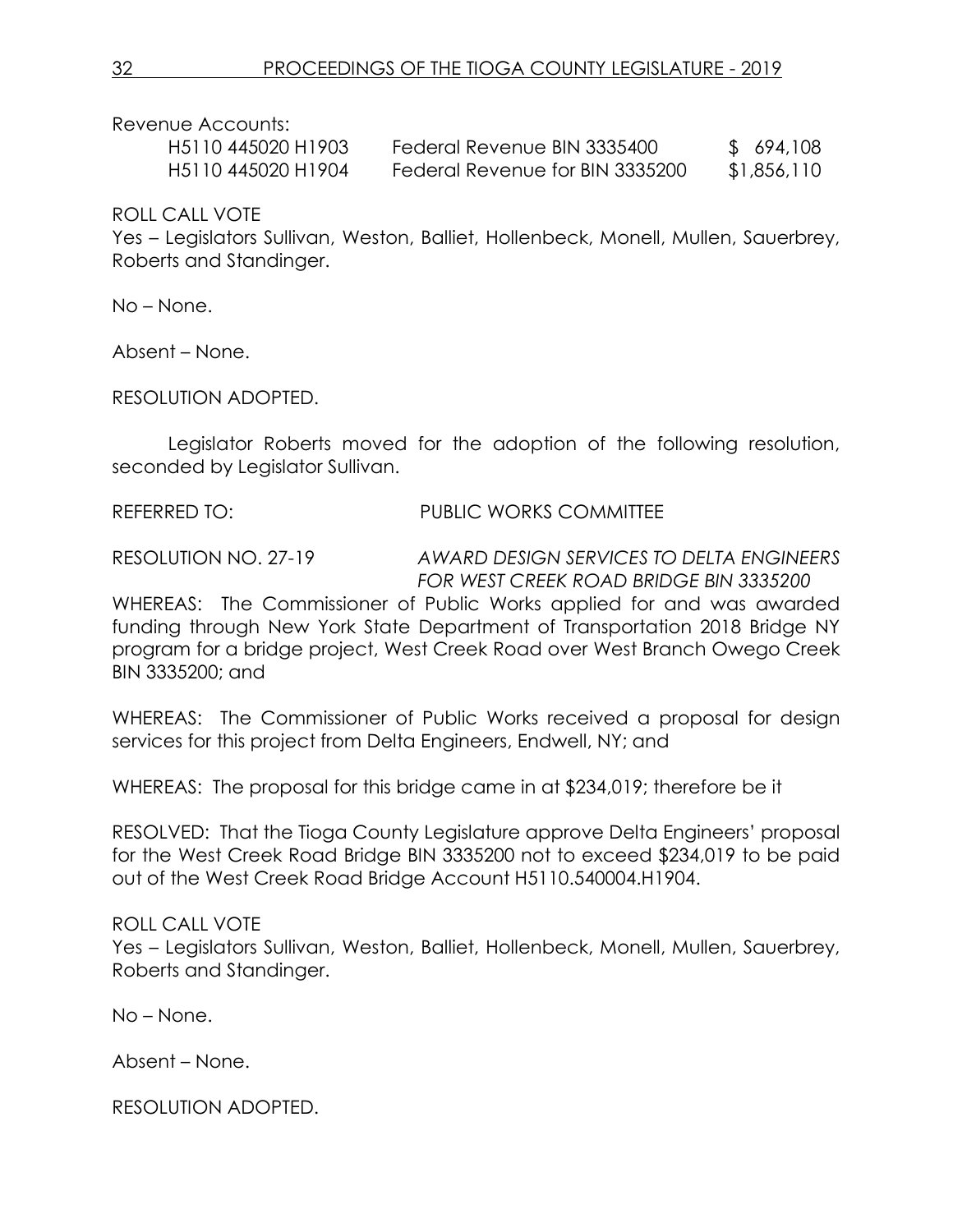Legislator Roberts moved for the adoption of the following resolution, seconded by Legislator Sullivan.

| REFERRED TO:         | PUBLIC WORKS COMMITTEE         |        |                                                         |    |
|----------------------|--------------------------------|--------|---------------------------------------------------------|----|
| RESOLUTION NO. 28-19 | AWARD                          | DESIGN | <i>SERVICES</i><br>MCFARLAND JOHNSON ENGINEERS FOR WEST | TO |
|                      | RIVER DRIVE BRIDGE BIN 3335400 |        |                                                         |    |

WHEREAS: The Commissioner of Public Works applied for and was awarded funding through New York State Department of Transportation 2018 Bridge NY program for a bridge project, West River Drive over Parks Creek BIN 3335400; and

WHEREAS: The Commissioner of Public Works received a proposal for design services for this project from McFarland Johnson Engineers, Binghamton, NY; and

WHEREAS: The proposal for this bridge came in at \$121,840; therefore be it

RESOLVED: That the Tioga County Legislature approve McFarland Johnson Engineers' proposal for the West River Drive Bridge BIN 3335400 not to exceed \$121,840 to be paid out of the West River Drive Bridge Account H5110.540004.H1903.

#### ROLL CALL VOTE

Yes – Legislators Sullivan, Weston, Balliet, Hollenbeck, Monell, Mullen, Sauerbrey, Roberts and Standinger.

No – None.

Absent – None.

RESOLUTION ADOPTED.

Legislator Monell moved for the adoption of the following resolution, seconded by Legislator Sullivan.

REFERRED TO: FINANCE COMMITTEE

RESOLUTION NO. 29-19 *ERRONEOUS ASSESSMENT TOWN OF OWEGO*

WHEREAS: An application for Corrected Tax Roll for the year 2019 indicates that parcel #118.18-1-13 Account #1549 in the Village of Owego assessed to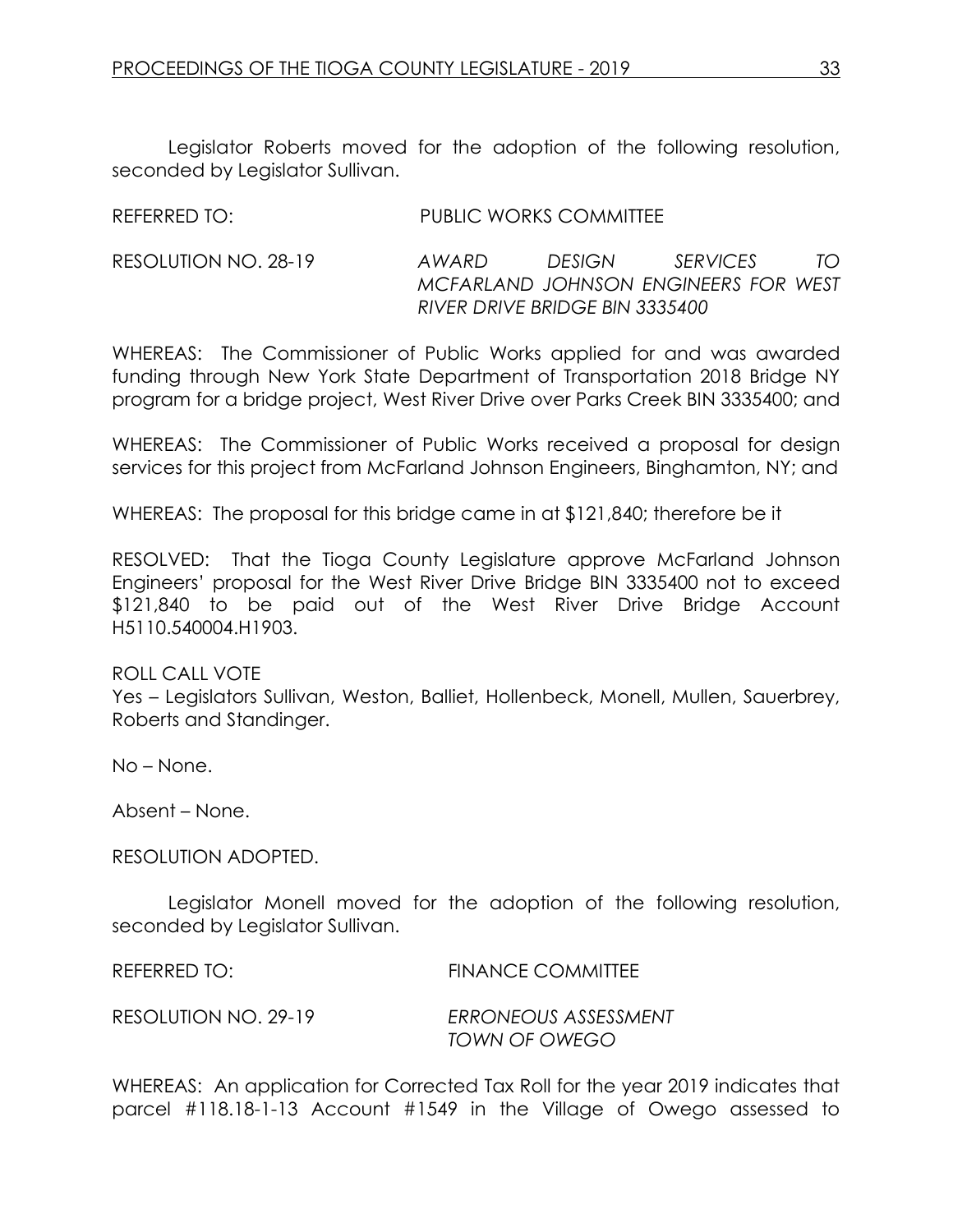Katzenstein Family, NY LLC on the 2019 tax roll of the Town of Owego is erroneous in that on October 25, 2018 Hon. Ferris D. Lebous ordered a corrected assessed taxable value of \$15,180; be it therefore

RESOLVED: That a new tax bill was issued to Katzenstein Family, NY LLC by the Tioga County Real Property Office as follows:

|                       | Original Bill # | Corrected Bill # |
|-----------------------|-----------------|------------------|
| County                | 424.86          | 175.25           |
| Recycle               | 25.16           | 10.38            |
| <b>Town Wide</b>      | 39.18           | 16.16            |
| Return Village (2018) | 801.70          | 330.70           |
| <b>Total</b>          | 1290.90         | 532.49           |

And be it further

RESOLVED: That the erroneous county tax of \$ 249.60 be charged to the proper account in the records of the County Treasurer; and be it further

RESOLVED: That the erroneous solid waste tax of \$ 14.78 be charged back to the Solid Waste Fund; and be it further

RESOLVED: That the erroneous town tax of \$23.02 be charged back to the Town of Owego; and be it further

RESOLVED: That the erroneous Returned Village Tax of \$ 471.00 be charged back to the Village of Owego.

ROLL CALL VOTE

Yes – Legislators Sullivan, Weston, Balliet, Hollenbeck, Monell, Mullen, Sauerbrey, Roberts and Standinger.

No – None.

Absent – None.

RESOLUTION ADOPTED.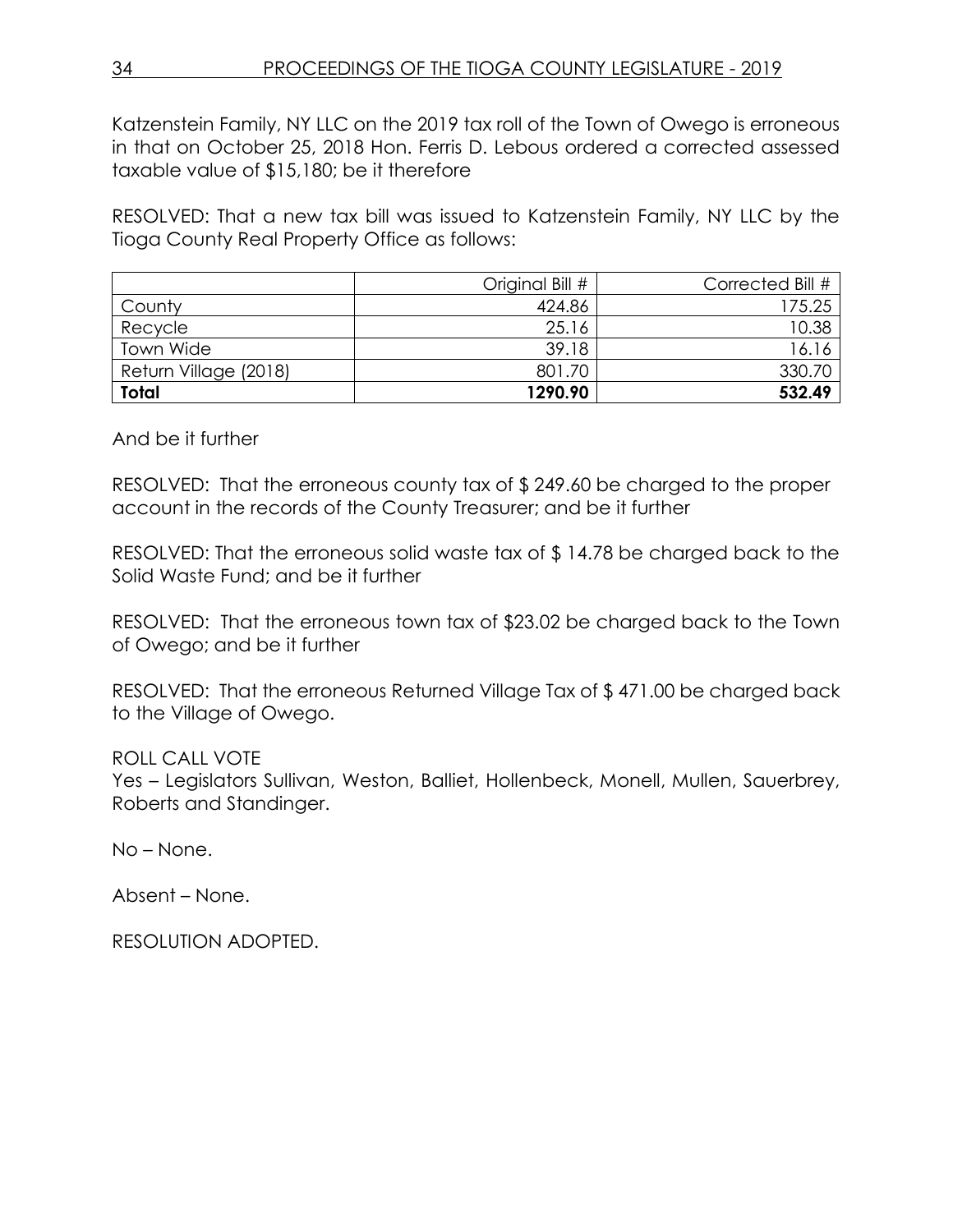Legislator Monell moved for the adoption of the following resolution, seconded by Legislator Hollenbeck.

REFERRED TO: FINANCE COMMITTEE

RESOLUTION NO. 30-19 *ERRONEOUS ASSESSMENT TOWN OF OWEGO*

WHEREAS: An application for Corrected Tax Roll for the year 2019 indicates that parcel #129.07-1-1 Account #12431 in the Town of Owego assessed to Katzenstein Family, NY LLC on the 2019 tax roll of the Town of Owego is erroneous in that on October 25, 2018 Hon. Ferris D. Lebous ordered a corrected assessed taxable value of \$134,000; be it therefore

RESOLVED: That a new tax bill was issued to Katzenstein Family, NY LLC by the Tioga County Real Property Office as follows:

|              | Original Bill # | Corrected Bill # |
|--------------|-----------------|------------------|
| County       | 2,233.96        | 1,547.03         |
| Recycle      | 132.31          | 91.62            |
| Town Wide    | 206.03          | 142.68           |
| Part Town    | 568.86          | 393.94           |
| Fire         | 546.53          | 378.47           |
| <b>Total</b> | 3,687.69        | 2,553.74         |

And be it further

RESOLVED: That the erroneous county tax of \$ 686.93 be charged to the proper account in the records of the County Treasurer; and be it further

RESOLVED: That the erroneous solid waste tax of \$ 40.69 be charged back to the Solid Waste Fund; and be it further

RESOLVED: That the erroneous town tax of \$238.27 be charged back to the Town of Owego; and be it further

RESOLVED: That the erroneous Owego Fire Tax of \$ 168.06 be charged back to the Owego Fire District.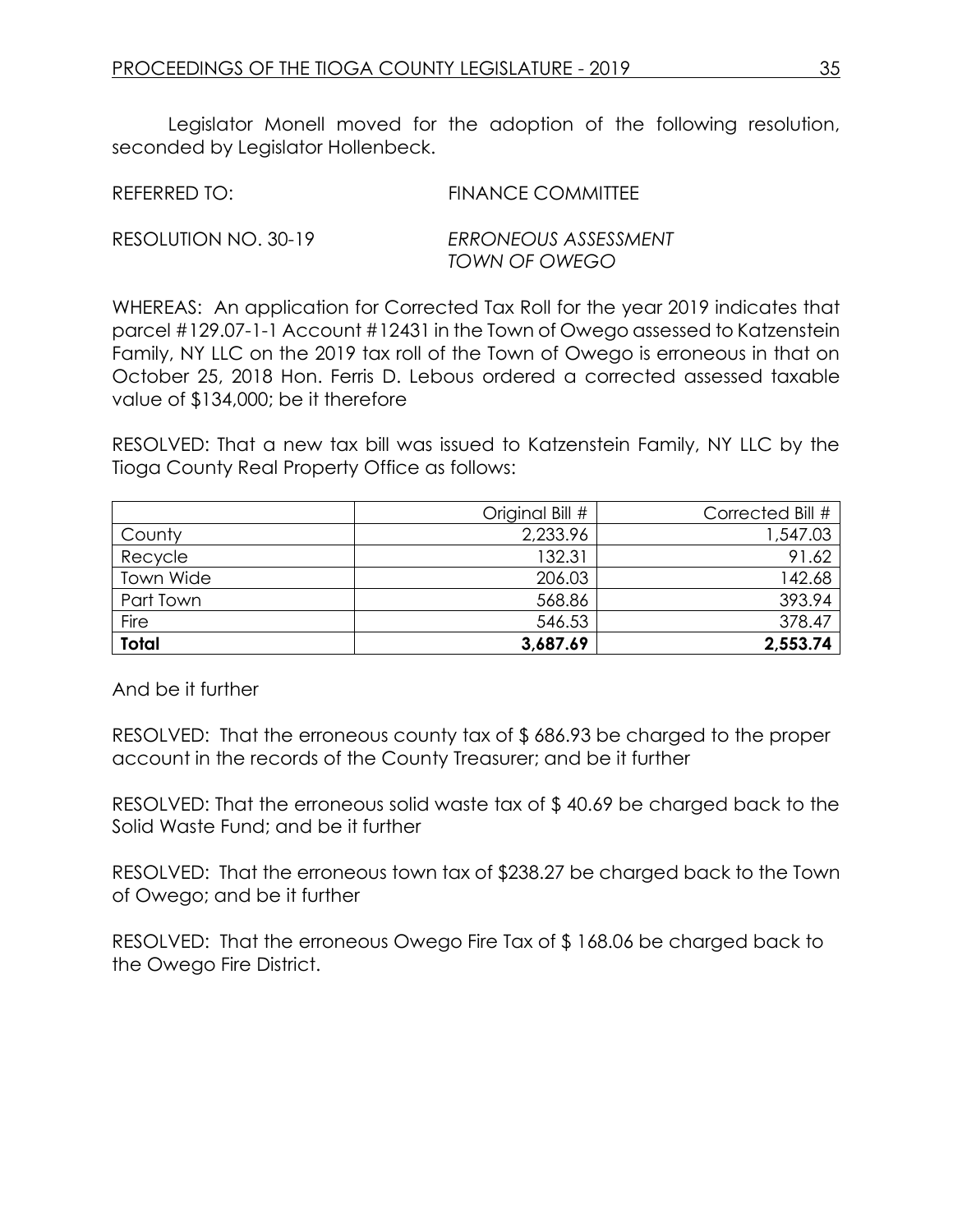Yes – Legislators Sullivan, Weston, Balliet, Hollenbeck, Monell, Mullen, Sauerbrey, Roberts and Standinger.

No – None.

Absent – None.

RESOLUTION ADOPTED.

Legislator Monell moved for the adoption of the following resolution, seconded by Legislator Hollenbeck.

REFERRED TO: FINANCE COMMITTEE

RESOLUTION NO. 31-19 *ERRONEOUS ASSESSMENT TOWN OF OWEGO*

WHEREAS: An application for Corrected Tax Roll for the year 2019 indicates that parcel #129.11-1-30 Account #12785 in the Town of Owego assessed to Katzenstein Family, NY LLC on the 2019 tax roll of the Town of Owego is erroneous in that on October 25, 2018 Hon. Ferris D. Lebous ordered a corrected assessed taxable value of \$18,975; be it therefore

RESOLVED: That a new tax bill was issued to Katzenstein Family, NY LLC by the Tioga County Real Property Office as follows:

|              | Original Bill # | Corrected Bill # |
|--------------|-----------------|------------------|
| County       | 864.72          | 219.07           |
| Recycle      | 51.21           | 12.97            |
| Town Wide    | 79.75           | 20.20            |
| Part Town    | 220.19          | 55.78            |
| Fire         | 211.55          | 53.59            |
| <b>Total</b> | 1,427.42        | 361.6'           |

And be it further

RESOLVED: That the erroneous county tax of \$645.65 be charged to the proper account in the records of the County Treasurer; and be it further

RESOLVED: That the erroneous solid waste tax of \$ 38.24 be charged back to the Solid Waste Fund; and be it further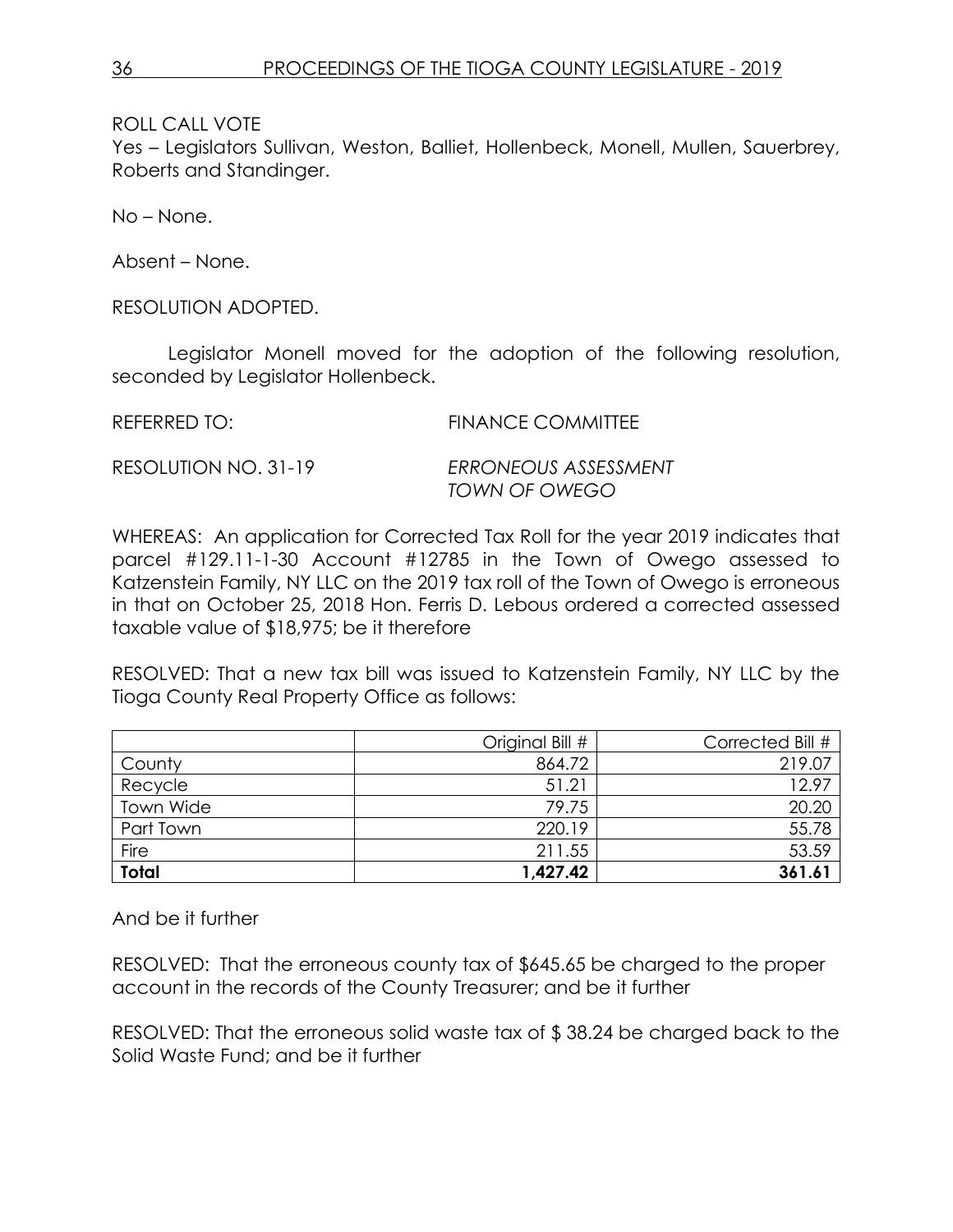RESOLVED: That the erroneous town tax of \$223.96 be charged back to the Town of Owego; and be it further

RESOLVED: That the erroneous Owego Fire Tax of \$ 157.96 be charged back to the Owego Fire District.

ROLL CALL VOTE

Yes – Legislators Sullivan, Weston, Balliet, Hollenbeck, Monell, Mullen, Sauerbrey, Roberts and Standinger.

No – None.

Absent – None.

RESOLUTION ADOPTED.

Legislator Monell moved for the adoption of the following resolution, seconded by Legislator Hollenbeck.

REFERRED TO: FINANCE COMMITTEE

RESOLUTION NO. 32-19 *ERRONEOUS ASSESSMENT TOWN OF OWEGO*

WHEREAS: An application for Corrected Tax Roll for the year 2019 indicates that parcel #129.07-1-11 Account #12433 in the Town of Owego assessed to Katzenstein Family, NY LLC on the 2019 tax roll of the Town of Owego is erroneous in that on October 25, 2018 Hon. Ferris D. Lebous ordered a corrected assessed taxable value of \$75,600; be it therefore

RESOLVED: That a new tax bill was issued to Katzenstein Family, NY LLC by the Tioga County Real Property Office as follows:

|              | Original Bill # | Corrected Bill # |
|--------------|-----------------|------------------|
| County       | 1,198.37        | 872.80           |
| Recycle      | 70.97           | 51.69            |
| Town Wide    | 110.52          | 80.50            |
| Part Town    | 305.15          | 222.25           |
| Fire         | 293.18          | 213.53           |
| <b>Total</b> | 1,978.19        | 1,440.77         |

And be it further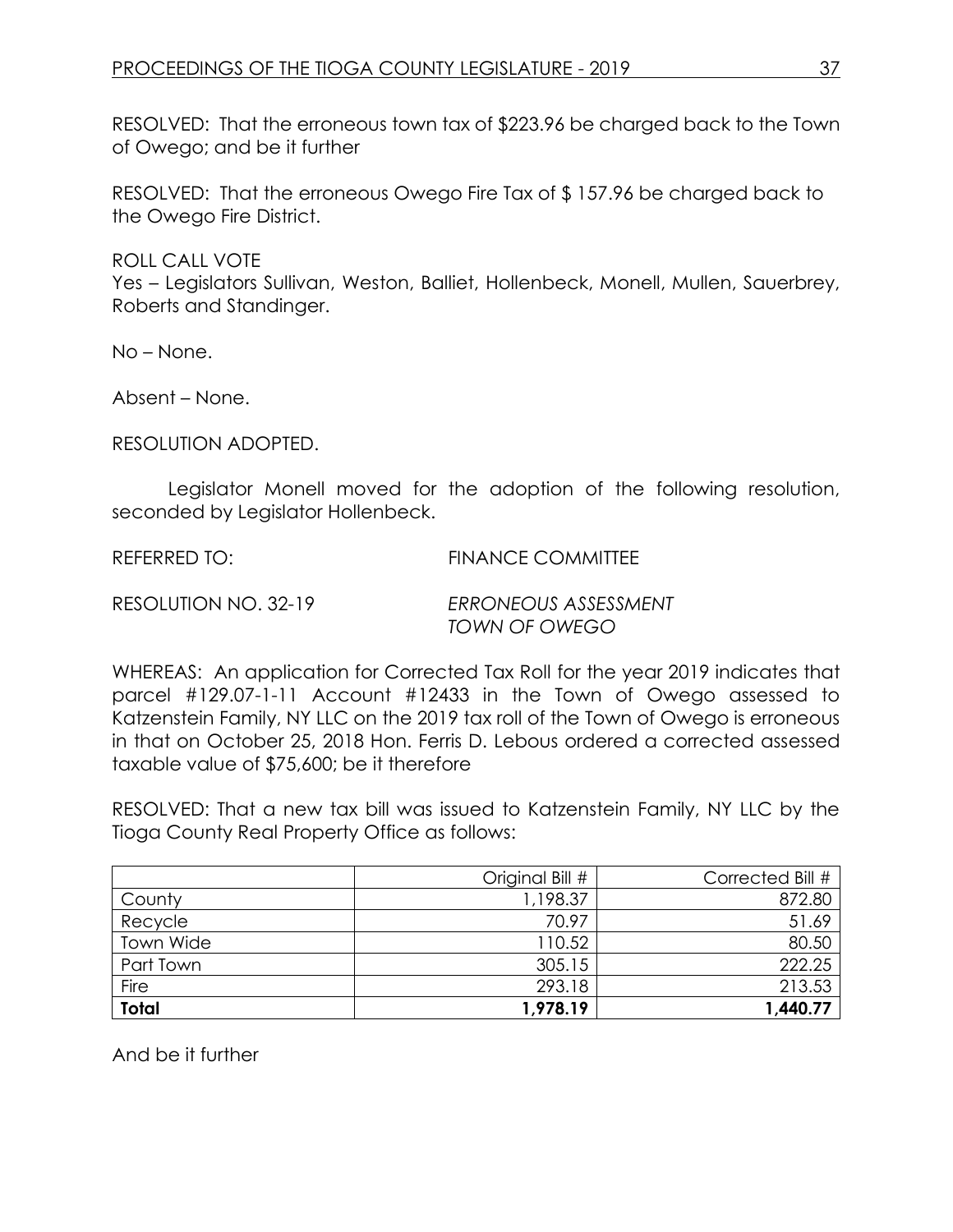RESOLVED: That the erroneous county tax of \$325.57 be charged to the proper account in the records of the County Treasurer; and be it further

RESOLVED: That the erroneous solid waste tax of \$ 19.28 be charged back to the Solid Waste Fund; and be it further

RESOLVED: That the erroneous town tax of \$112.92 be charged back to the Town of Owego; and be it further

RESOLVED: That the erroneous Owego Fire Tax of \$ 79.65 be charged back to the Owego Fire District.

ROLL CALL VOTE

Yes – Legislators Sullivan, Weston, Balliet, Hollenbeck, Monell, Mullen, Sauerbrey, Roberts and Standinger.

No – None.

Absent – None.

RESOLUTION ADOPTED.

Legislator Monell moved for the adoption of the following resolution, seconded by Legislator Hollenbeck.

REFERRED TO: FINANCE COMMITTEE RESOLUTION NO. 33-19 *ERRONEOUS ASSESSMENT TOWN OF SPENCER* 

WHEREAS: An application for Corrected Tax Roll for the year 2019 indicates that parcel #68.12-2-12 Account #182 in the Town of Spencer assessed to David B Chandler on the 2019 tax roll of the Town of Spencer is erroneous in that the Village of Spencer returned Bill#58 Account #182 to the County Treasurer as unpaid; and

WHEREAS: The County Treasurer's Office relevied the returned 2018 Village Tax on the 2019 Tax Roll of the Town of Spencer; and

WHEREAS: David B Chandler contested his 2019 bill, claiming he had paid his Village taxes to the Village of Spencer Clerk; and

WHEREAS: David B Chandler and the Village of Spencer Clerk provided sufficient proof, in the form of a paid receipt and Village paid record; be it therefore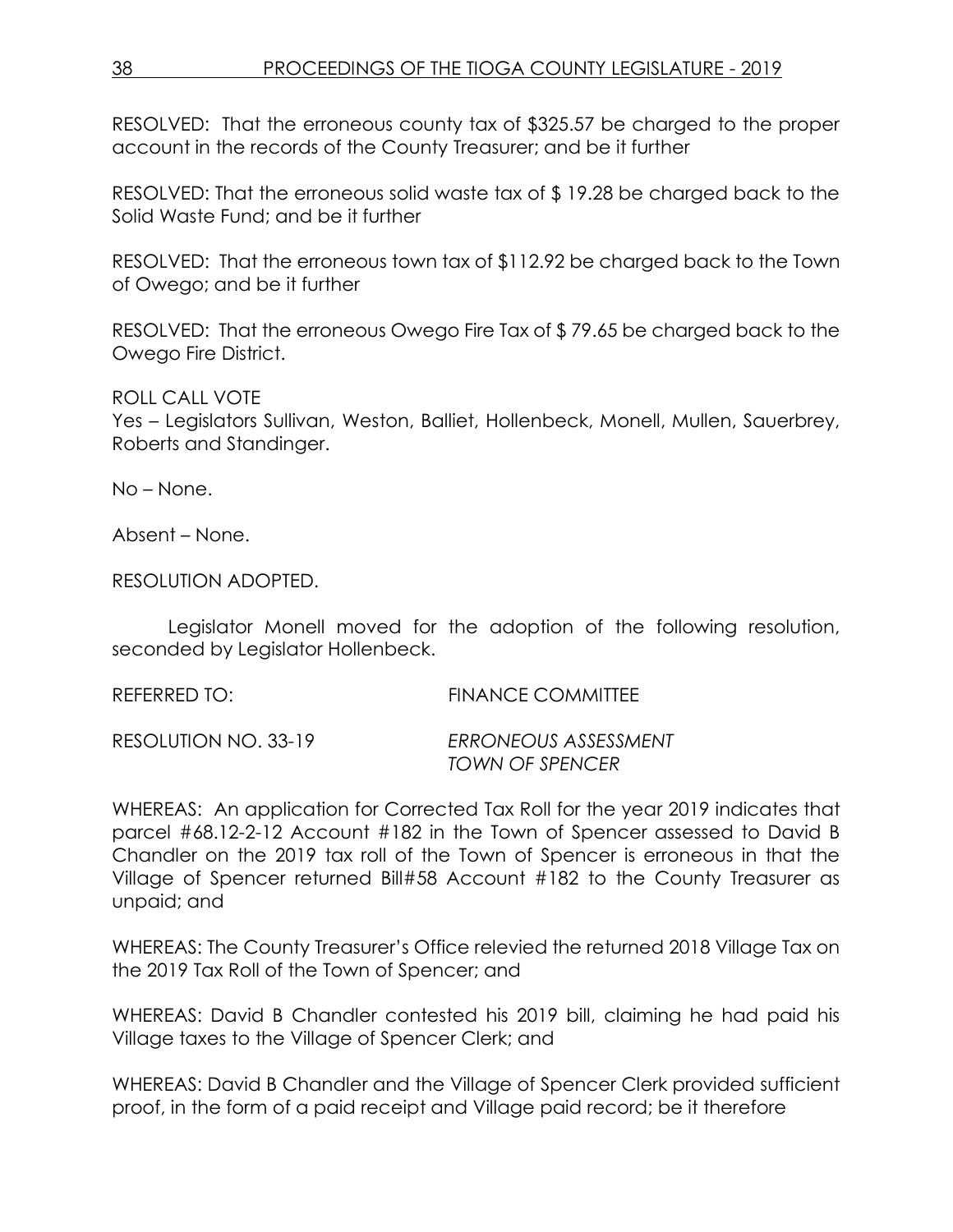RESOLVED: That a new tax bill be issued to David B Chandler by the Real Property Office as follows:

|                       | Original Bill # | Corrected Bill # |
|-----------------------|-----------------|------------------|
| County                | 227.17          | 227.17           |
| Recycle               | 13.45           | 13.45            |
| Town Wide             | 97.11           | $97.1^{\circ}$   |
| Return School (2018)  | 525.59          | 525.59           |
| Return Village (2018) | 93.44           | 0.00             |
| <b>Total</b>          | 956.76          | 863.32           |

#### And be it further

RESOLVED: That the erroneous returned village tax of \$93.44 be charged back to the Village of Spencer; and it be further

RESOLVED: That the erroneous County Penalty of \$6.11 be charged back to the proper account in the records of the County Treasurer.

#### ROLL CALL VOTE

Yes – Legislators Sullivan, Weston, Balliet, Hollenbeck, Monell, Mullen, Sauerbrey, Roberts and Standinger.

No – None.

Absent – None.

RESOLUTION ADOPTED.

Legislator Hollenbeck moved for the adoption of the following resolution, seconded by Legislator Monell.

REFERRED TO: PERSONNEL COMMITTEE

RESOLUTION NO. 34-19 *AMEND EMPLOYEE HANDBOOK NON-UNION BENEFITS POLICY (FORMERLY POLICY 44)*

WHEREAS: The Non-Union Benefits Policy needs clarification in several areas to ensure eligibility is clear; therefore be it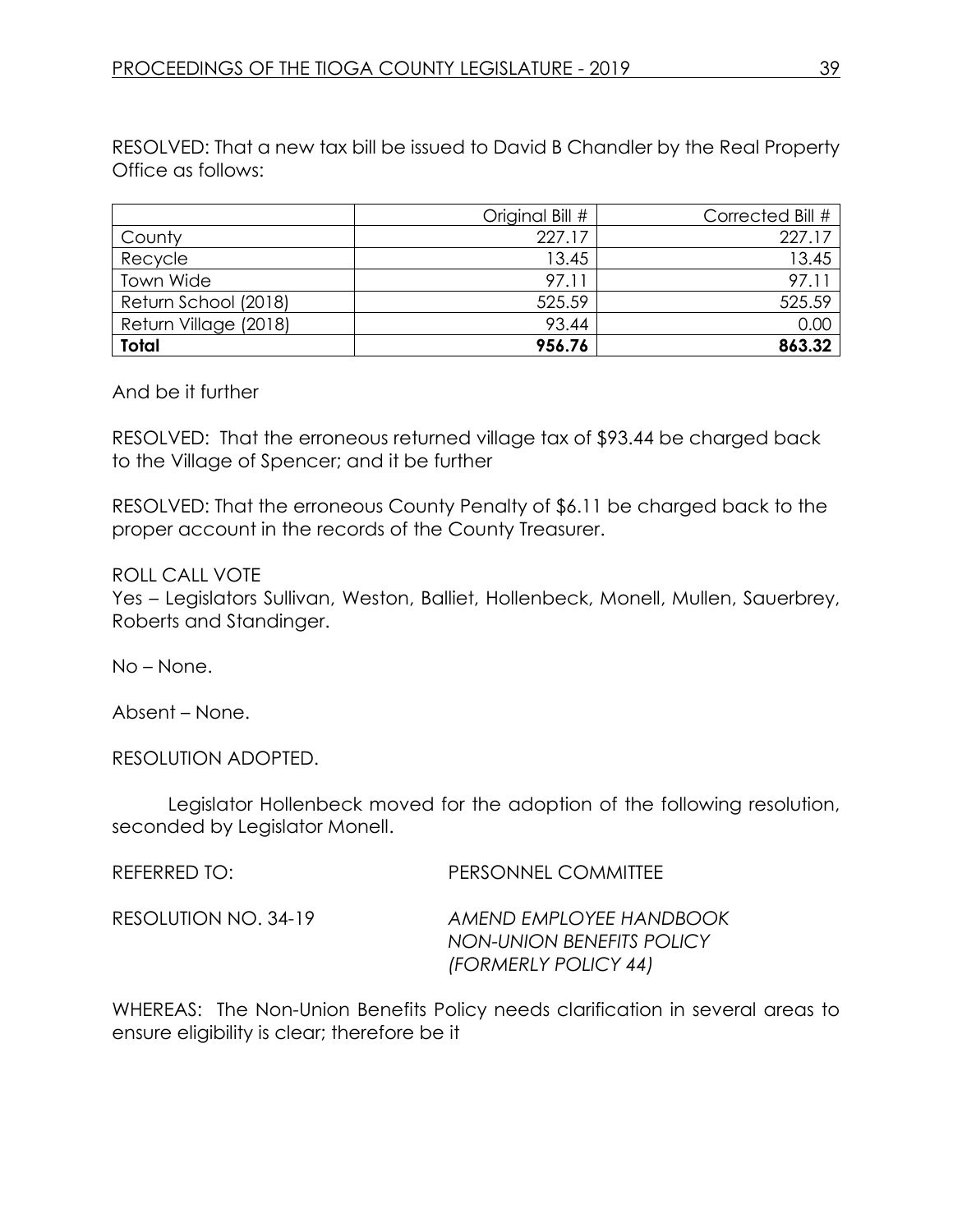RESOLVED: That Section 2: LEAVE ACCRUALS be revised to delete the first sentence which reads "Part-time (less than half-time) non-union employees and elected officials are not entitled to leave accruals."; and be it further

RESOLVED: That Section 5: HEALTH & DENTAL INSURANCE paragraph one be revised to read as follows:

> "Eligibility: All full-time employees, Elected Officials (except Coroners), part-time Attorneys (except those in the Treasurer's Office) and part-time Dentists are eligible to participate in the Health /Dental/vision programs.":

and be it further

RESOLVED: That the "Employee Contributions" chart in Section 5 be revised to indicate the column heading of "2018 & 2019"; and be it further

RESOLVED: That the following sentence be deleted from Section 5 paragraph nine: "A 90 day supply of prescriptions will only be available through mail-order, and will require two times the co-pay."; and be it further

RESOLVED: That Section 6: DISABILITY INSURANCE be revised to include a sentence at the end of the paragraph which states:

> "All full-time employees except elected officials are eligible for this benefit.";

and be it further

RESOLVED: That Section 7: DEFERRED COMPENSATION be revised to add the following sentence at the end of the first paragraph:

> "All non-union employees are eligible to participate in the Deferred Compensation Plan.";

and be it further

RESOLVED: That Section 10: FLEXIBLE SPENDING PROGRAM be revised so the first sentence reads:

> "All salaried non-union employees who have passed probation are eligible to participate in the Flexible Spending Program.";

and be it further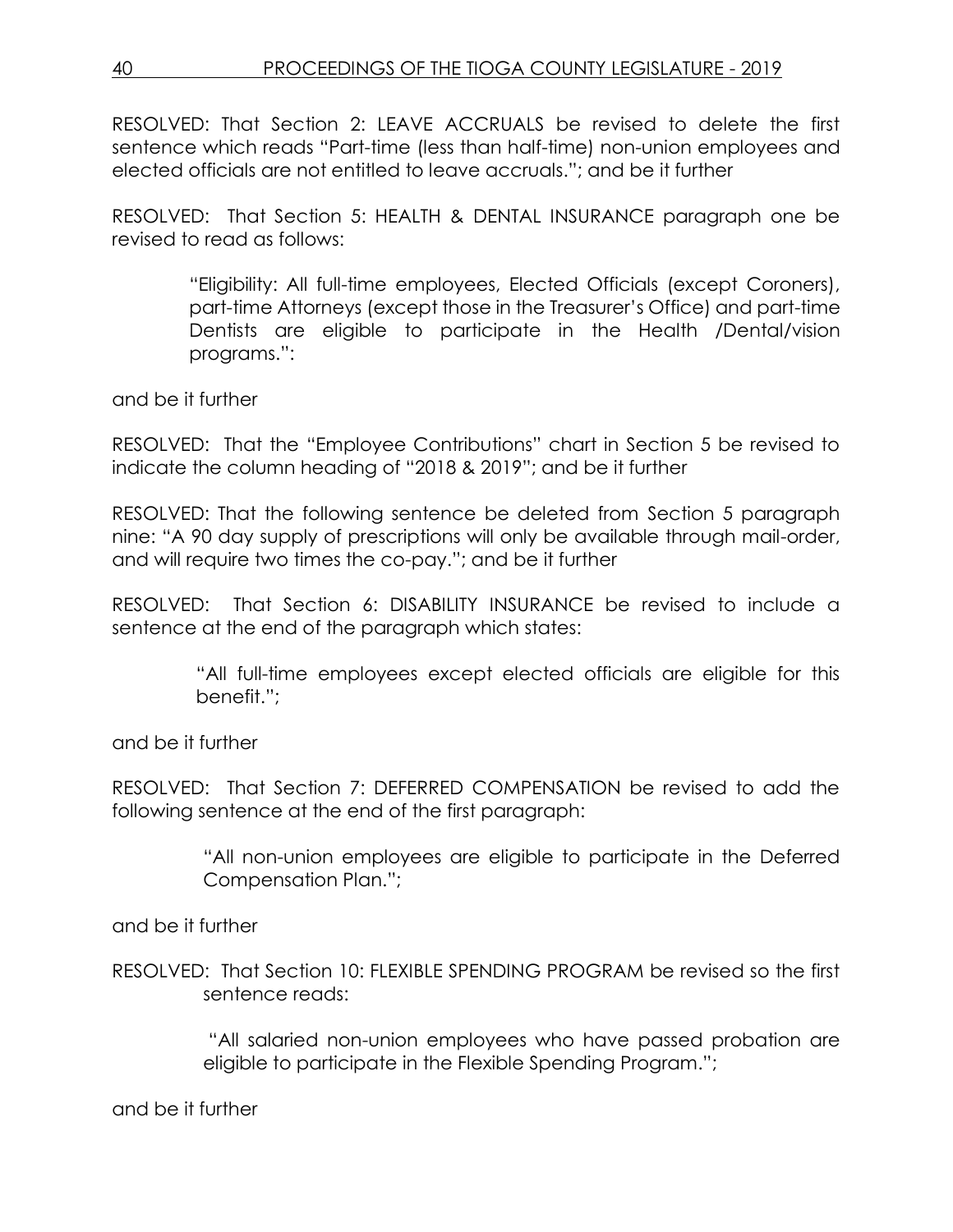RESOLVED: That Section 11: JURY DUTY be revised to read:

"Any full-time employee called to Jury Duty will receive his/her regular salary minus any jury pay and will not be required to use leave time to cover said absence(s).";

and be it further

RESOLVED: That the remainder of the Non-Union Benefits Policy is unchanged.

# ROLL CALL VOTE

Yes – Legislators Sullivan, Weston, Balliet, Hollenbeck, Monell, Mullen, Sauerbrey, Roberts and Standinger.

No – None.

Absent – None.

RESOLUTION ADOPTED.

Legislator Sullivan moved for the adoption of the following resolution, seconded by Legislator Monell.

REFERRED TO: PUBLIC SAFETY

RESOLUTION NO. 35–19 *APPOINTMENT OF ADMINISTRATIVE CORONER*

WHEREAS: The Tioga County Coroners have selected an Administrative Coroner for 2019; and

WHEREAS: Such Administrative Coroner will perform the supervisory duties of managing their budget, paying the bills, and various office functions of the Coroner's office; and

WHEREAS: The Administrative Coroner will have no supervisory authority over the other Coroners; therefore be it

RESOLVED: That W. Stewart Bennett, Tioga County Coroner, has been selected by the four duly elected County Coroners to be designated as the Administrative Coroner for 2019 and be given a stipend of \$5,000.00 as set forth in the County budget.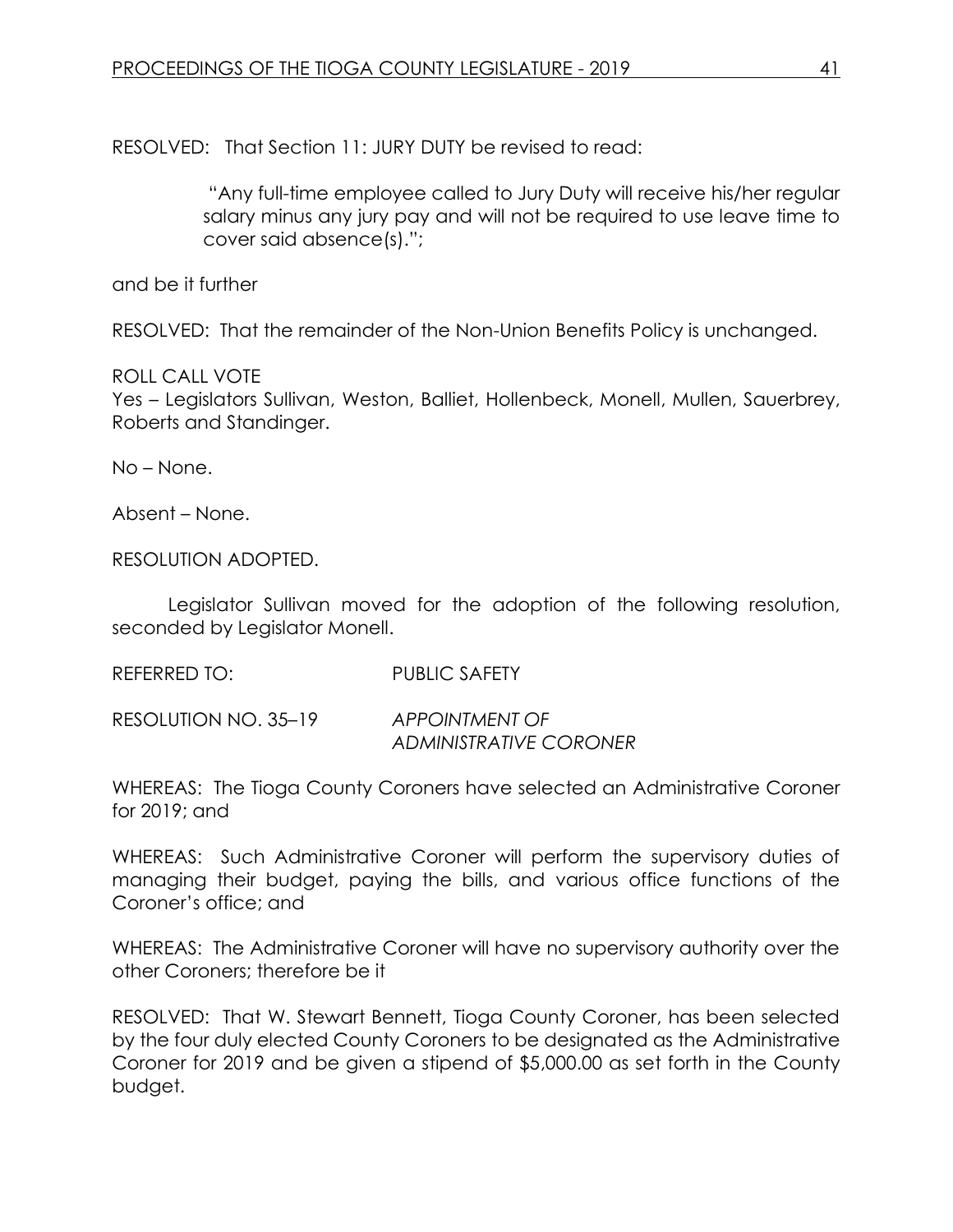Legislator Standinger spoke. "We are extremely fortunate to have such a dedicated individual as the Administrative Coroner. Having dealt with Coroners in many counties I can feel comfortable that in this County the Coroner will perform as required as a result of Mr. Bennett's passion and dedication."

"Legislator Sullivan spoke. "I would like to add to that. In addition to his loyalty I got to know Stu a little bit better in the last year and he has such a depth of knowledge and long professional history, he is just a walking book of knowledge and we yes indeed are very fortunate to have him."

#### ROLL CALL VOTE

Yes – Legislators Sullivan, Weston, Balliet, Hollenbeck, Monell, Mullen, Sauerbrey, Roberts and Standinger.

No – None.

Absent – None.

RESOLUTION ADOPTED.

Legislator Monell moved for the adoption of the following resolution, seconded by Legislator Hollenbeck.

| REFERRED TO:         | <b>LEGAL COMMITTEE</b><br>PERSONNEL COMMITTEE                     |
|----------------------|-------------------------------------------------------------------|
| RESOLUTION NO. 36-19 | AUTHORIZE APPOINTMENT OF<br>SAFETY OFFICER (PT)<br>LAW DEPARTMENT |

WHEREAS: The position of Safety Officer (PT) became vacant on December 5, 2018 due to an incumbent's resignation; and

WHEREAS: Following recruitment efforts, the County Attorney has identified a qualified candidate for the position of Safety Officer (PT); and

WHEREAS: The County Attorney received verbal authorization by the Legislature to extend an employment offer and fill said position; therefore be it

RESOLVED: That the County Attorney is hereby authorized to provisionally appoint Edward Solomon to the position of Safety Officer (PT) retroactive to January 7, 2019 at an annual salary of \$27,910.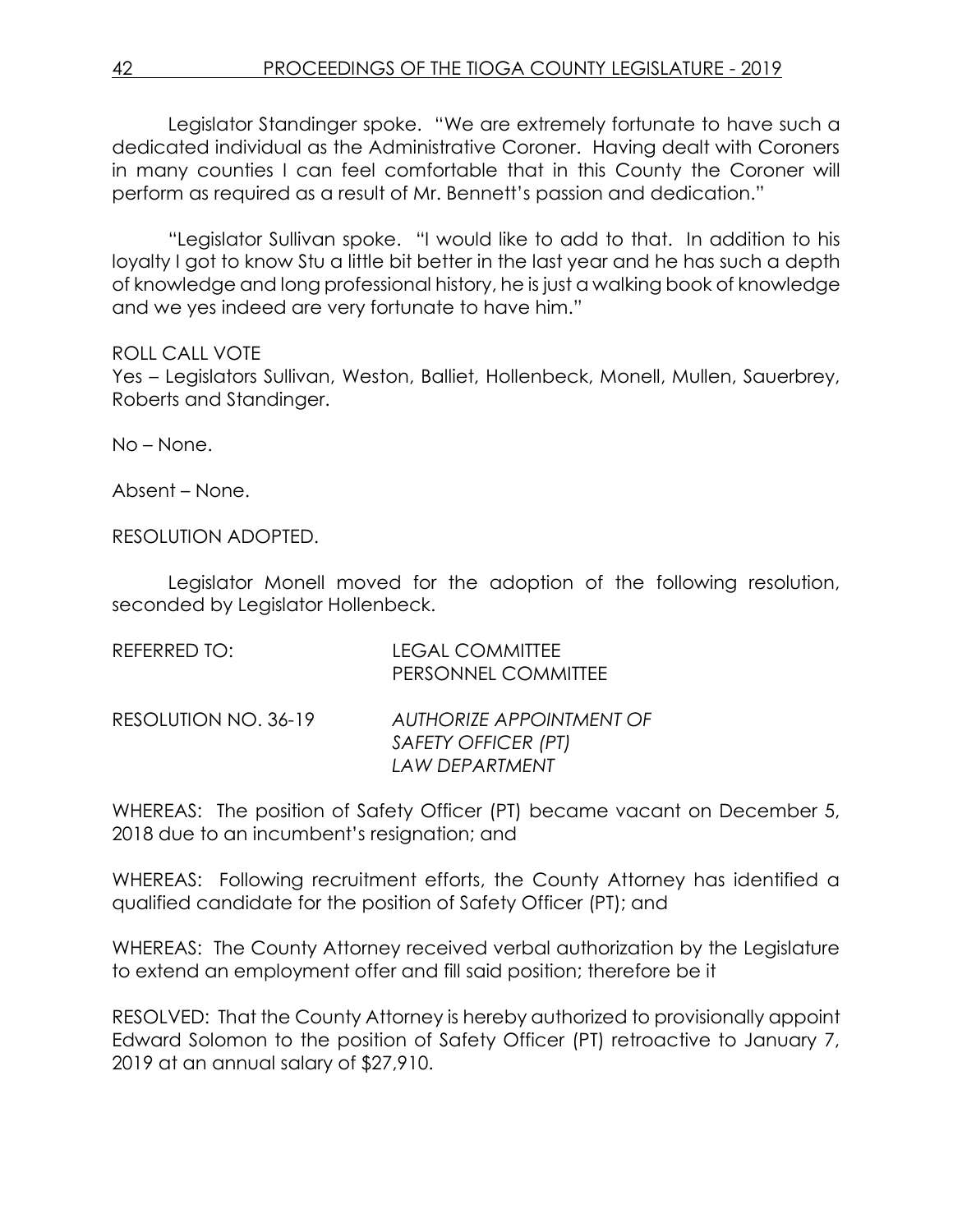Yes – Legislators Sullivan, Weston, Balliet, Hollenbeck, Monell, Mullen, Sauerbrey, Roberts and Standinger.

No – None.

Absent – None.

RESOLUTION ADOPTED.

Legislator Monell made a motion to have the following late-filed resolutions considered, seconded by Legislator Hollenbeck and carried.

Legislator Monell moved for the adoption of the following resolution, seconded by Legislator Hollenbeck.

| REFERRED TO:         | <b>FINANCE/LEGAL COMMITTEE</b>                                                                                                       |
|----------------------|--------------------------------------------------------------------------------------------------------------------------------------|
| RESOLUTION NO. 37-19 | <b>EXECUTE LEASE OF PROPERTY</b><br>LOCATED AT 171 MAIN STREET<br><b>OWEGO, NEW YORK TO HOUSE</b><br><b>PUBLIC DEFENDER'S OFFICE</b> |

WHEREAS: It is necessary for Tioga County to lease office space to house the Tioga County Public Defender's Office; and

WHEREAS: It appears appropriate to enter into a lease for said office space, inclusive of all utilities, equipment, and furniture, at property located at 171 Main Street, Owego, NY; and

WHEREAS: The lease of said office space is for a period of three years with 2 one year automatic renewals at an annual rate of \$15,000, to be paid in 12 monthly installments of \$1250.00; now therefore be it

RESOLVED: That the Chair of the Legislature is hereby authorized to sign a lease with George C. Awad, Jr. for the lease of said office space located at 171 Main Street, Owego, New York, which lease shall commence on February 1, 2019.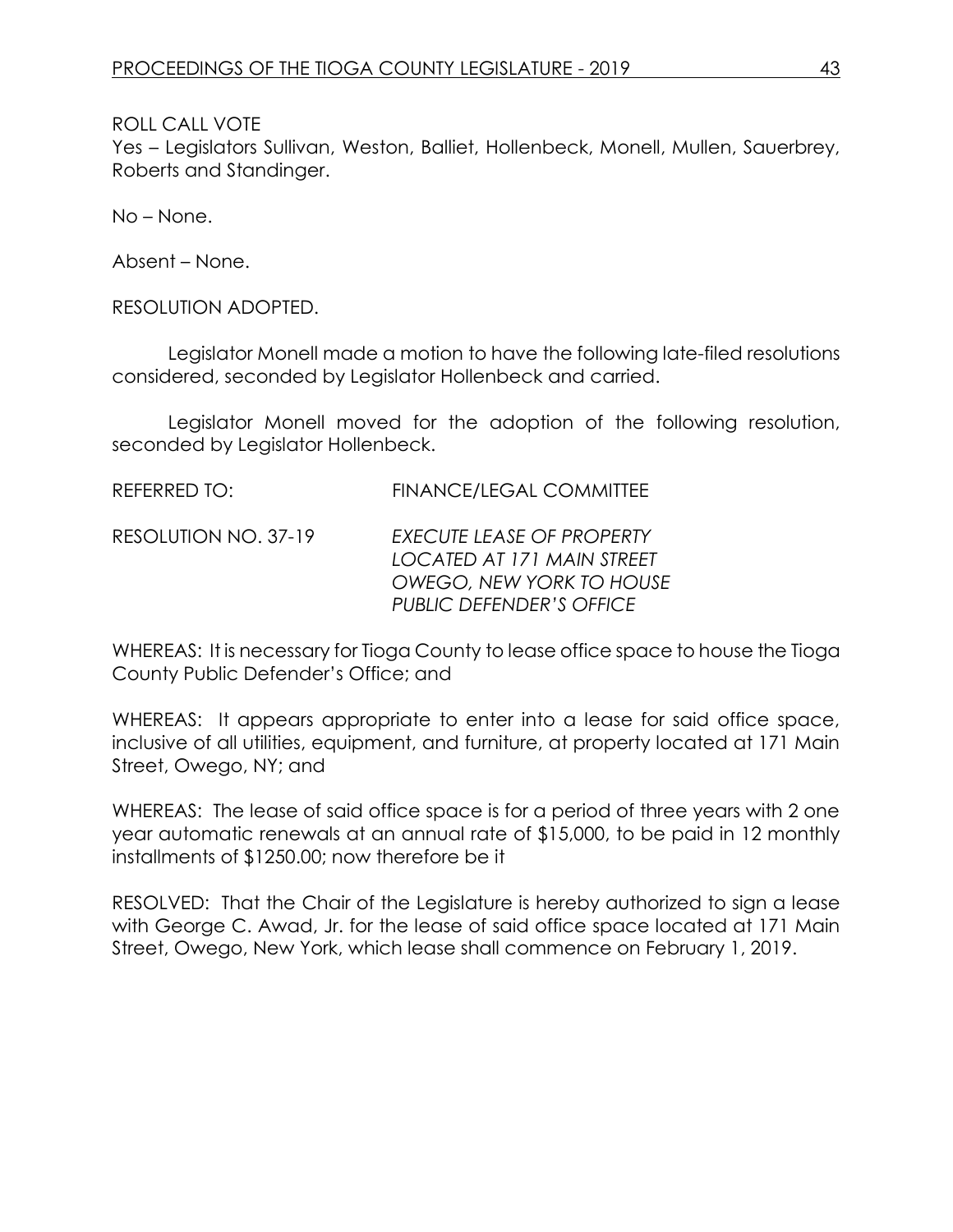Yes – Legislators Sullivan, Weston, Balliet, Hollenbeck, Monell, Mullen, Sauerbrey and Standinger.

No – None.

Absent – Legislator Roberts.

RESOLUTION ADOPTED.

Legislator Monell moved for the adoption of the following resolution, seconded by Legislator Hollenbeck.

| REFERRED TO:         | <b>FINANCE/LEGAL COMMITTEE</b>                    |
|----------------------|---------------------------------------------------|
| RESOLUTION NO. 38-19 | INCREASE HOURS OF TWO POSITIONS AND               |
|                      | <b>CREATE POSITION (PUBLIC DEFENDER'S OFFICE)</b> |

WHEREAS: Tioga County has an interest in providing sufficient Public Defender staff to cover all necessary court appearances; and

WHEREAS: The New York State Office of Indigent Legal services (ILS) has made funding available for increases in Public Defense staffing; therefore be it

RESOLVED: That effective January 21, 2019 the position of Public Defender shall increase from part-time to full-time (35 hrs/week) and have a Non-Union Salary range of \$98,538-\$108,538; and be it further

RESOLVED: That effective January 21, 2019 the position of 2<sup>nd</sup> Assistant Public Defender shall increase from part-time to full-time (35 hrs/week) and have a Non-Union Salary range of \$57,154-\$67,154; and be it further

RESOLVED: That one full-time (35 hrs/week) position of Secretary to the Public Defender shall be created with permission to hire effective January 21, 2019 with a Non-Union Salary range of \$31,242–\$41,242; and be it further

RESOLVED: That these changes alter the 2019 headcount for the Public Defender's Office to four (4) full-time and three (3) part-time positions; and be it further

RESOLVED: That the continuation of these positions on a full-time basis is contingent upon maintained funding from the New York State Office of Indigent Legal Services (ILS).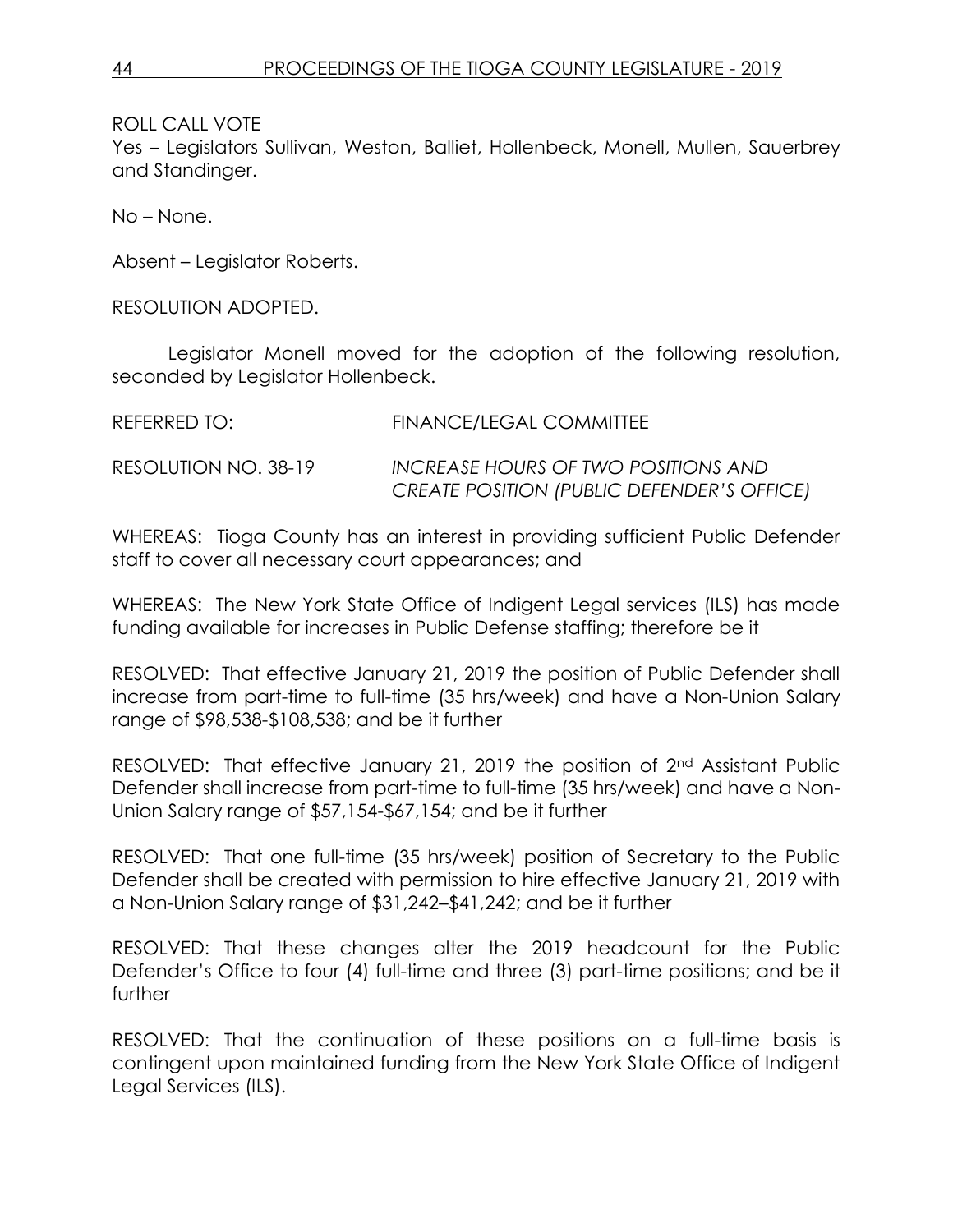Yes – Legislators Sullivan, Weston, Balliet, Hollenbeck, Monell, Mullen, Sauerbrey, Roberts and Standinger.

No – None.

Absent – None.

RESOLUTION ADOPTED.

Legislator Monell moved for the adoption of the following resolution, seconded by Legislator Hollenbeck.

| REFERRED TO:         | FINANCE/LEGAL COMMITTEE                                      |
|----------------------|--------------------------------------------------------------|
| RESOLUTION NO. 39-19 | AUTHORIZE APPOINTMENT OF FULL-TIME PUBLIC<br><b>DEFENDER</b> |

WHEREAS: Legislative approval is required for any appointment to a Non-Union position within Tioga County; and

WHEREAS: The Legislature has increased the hours of the position of Public Defender to full-time effective January 21, 2019; and

WHEREAS: The current incumbent of the part-time position is interested in the fulltime position and the County Legislature is also interested in retaining the current incumbent; therefore be it

RESOLVED: That effective January 21, 2019 George Awad is appointed full-time Public Defender at an annual salary of \$104,473; and be it further

RESOLVED: That should the hours/week for the position be reduced at some time in the future, the salary shall be adjusted accordingly.

ROLL CALL VOTE

Yes – Legislators Sullivan, Weston, Balliet, Hollenbeck, Monell, Mullen, Sauerbrey, Roberts and Standinger.

No – None.

Absent – None.

RESOLUTION ADOPTED.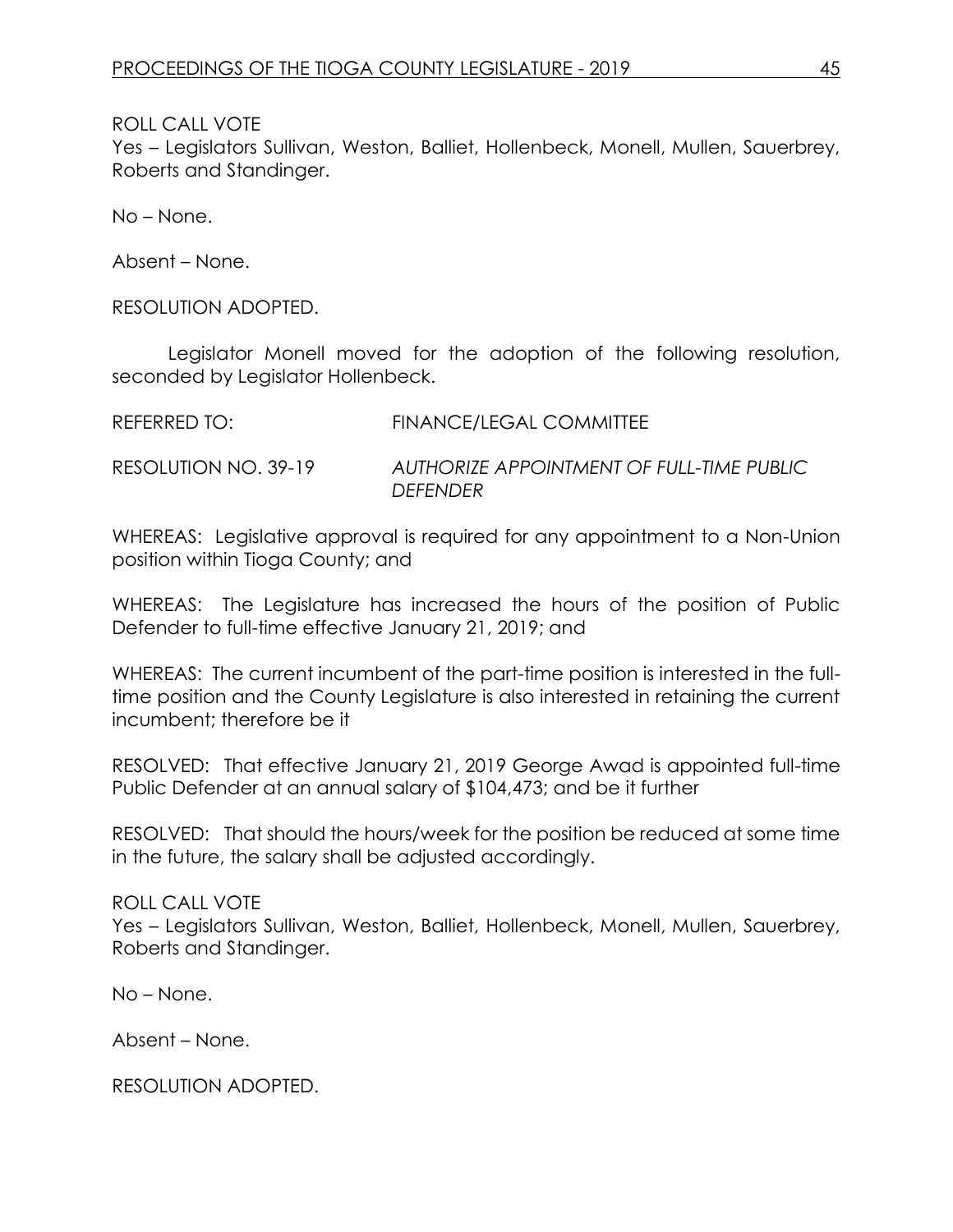Legislator Monell moved for the adoption of the following resolution, seconded by Legislator Hollenbeck.

REFERRED TO: FINANCE/LEGAL COMMITTEE

RESOLUTION NO. 40-19 *AUTHORIZE APPOINTMENT OF FULL-TIME 2ND ASSISTANT PUBLIC DEFENDER*

WHEREAS: Legislative approval is required for any appointment to a Non-Union position within Tioga County; and

WHEREAS: The Legislature has increased the hours of the position of 2<sup>ND</sup> Assistant Public Defender to full-time effective January 21, 2019; and

WHEREAS: The current incumbent of the part-time position is interested in the fulltime position and the Public Defender is also interested in retaining the current incumbent; therefore be it

RESOLVED: That effective January 21, 2019 Thomas Cline is appointed full-time 2<sup>nd</sup> Assistant Public Defender at an annual salary of \$65,000; and be it further

RESOLVED: That should the hours/week for the position be reduced at some time in the future, the salary shall be adjusted accordingly.

# ROLL CALL VOTE

Yes – Legislators Sullivan, Weston, Balliet, Hollenbeck, Monell, Mullen, Sauerbrey, Roberts and Standinger.

No – None.

Absent – None.

#### RESOLUTION ADOPTED.

Legislator Monell moved for the adoption of the following resolution, seconded by Legislator Hollenbeck.

REFERRED TO: FINANCE/LEGAL COMMITTEE RESOLUTION NO. 41-19 *AUTHORIZE APPOINTMENT OF FULL-TIME SECRETARY TO PUBLIC DEFENDER*

WHEREAS: Legislative approval is required for any appointment to a Non-Union position within Tioga County; and